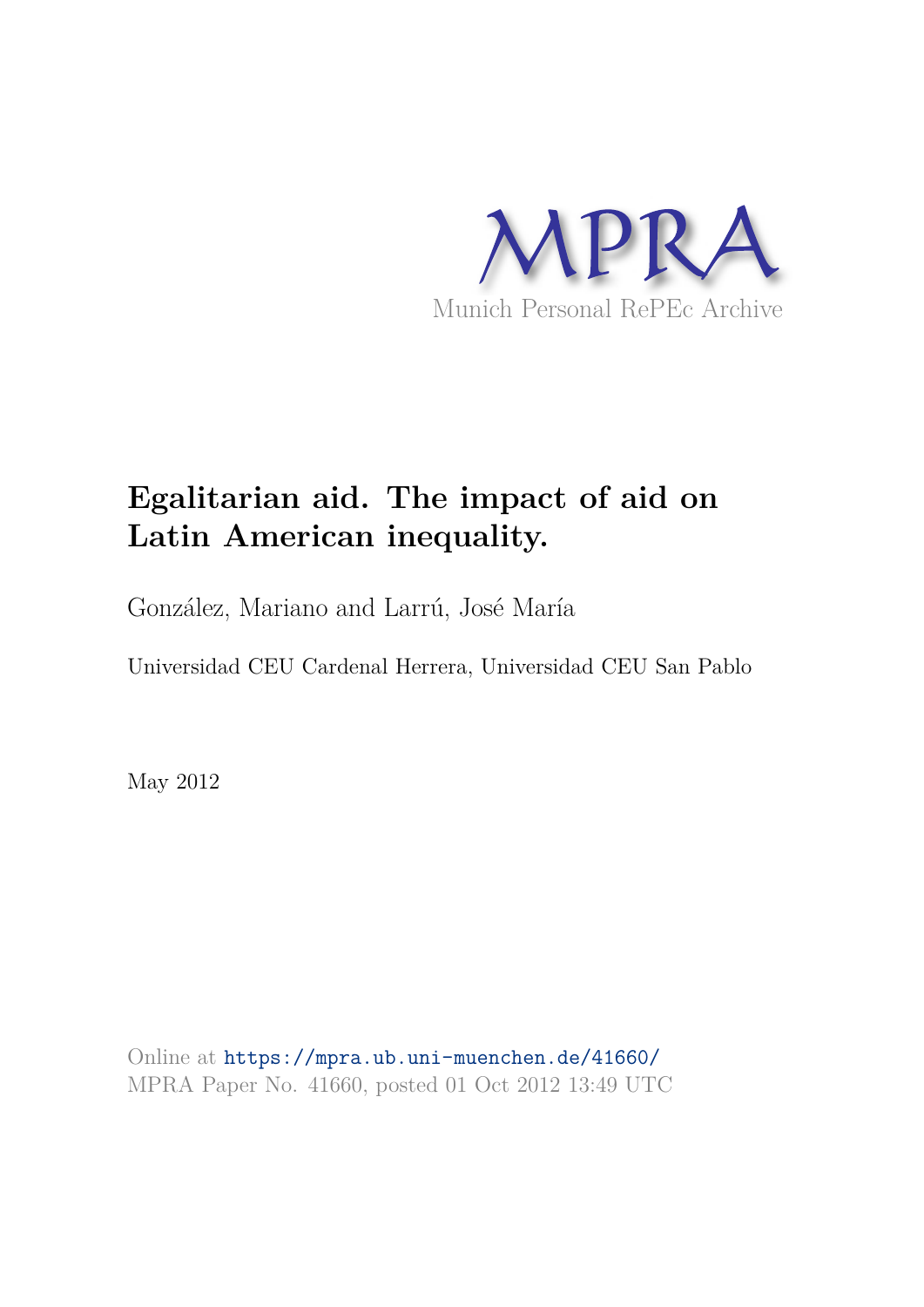## EGALITARIAN AID. THE IMPACT OF AID ON LATIN AMERICAN INEQUALITY

Mariano González

Universidad CEU Cardenal Herrera

Luis Vives 1

46115 Alfara del Patriarca (Valencia)

mariano.gonzalez@uch.ceu.es

<span id="page-1-0"></span>José María Larrú (corresponding author) Universidad CEU San Pablo Julián Romea 23 28003 Madrid Tfn. +34 91 514 04 00 [larram@ceu.es](mailto:larram@ceu.es)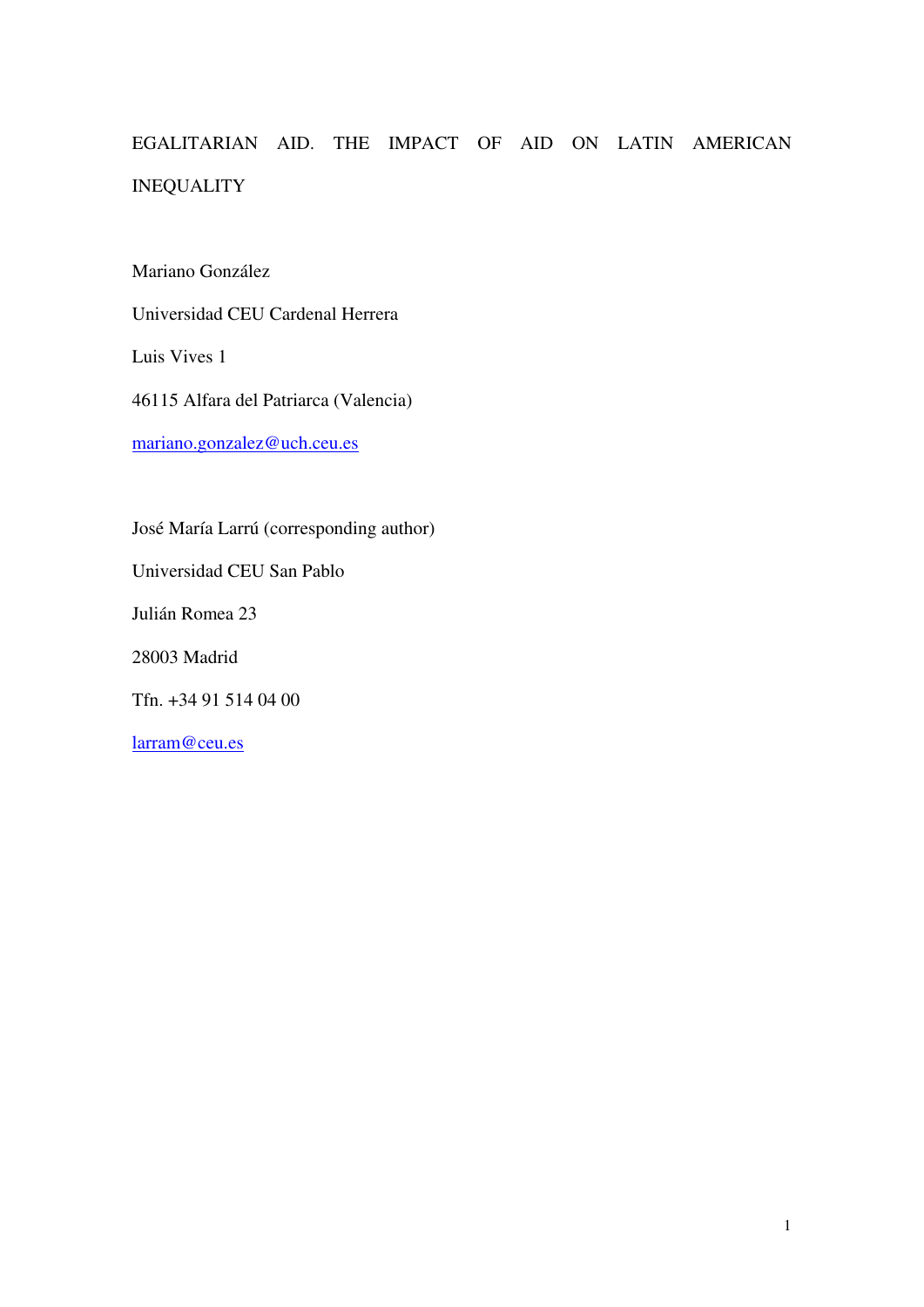Abstract:

Literature on the relationship between aid and inequality is scarce and contradictory. Most studies are based on dynamic panel data using internal instruments to deal with endogeneity. In addition to these techniques, this article introduces the persistency of inequality and a double-censored Gini index. We apply for the first time a dynamic and double-censored panel data estimated applying the Simulated Maximum Likelihood method to a sample of 18 Latin American countries for 1990-2008. The main findings are that public expenditure in consumption and foreign direct investment had a positive effect on inequality whereas aid had a negative (egalitarian) effect. Neither taxes nor public social spending had a significant effect on inequality.

KEYWORDS: dynamic panel data, double censored panel data, inequality, foreign aid, Latin America.

JEL: C23, C24, F35.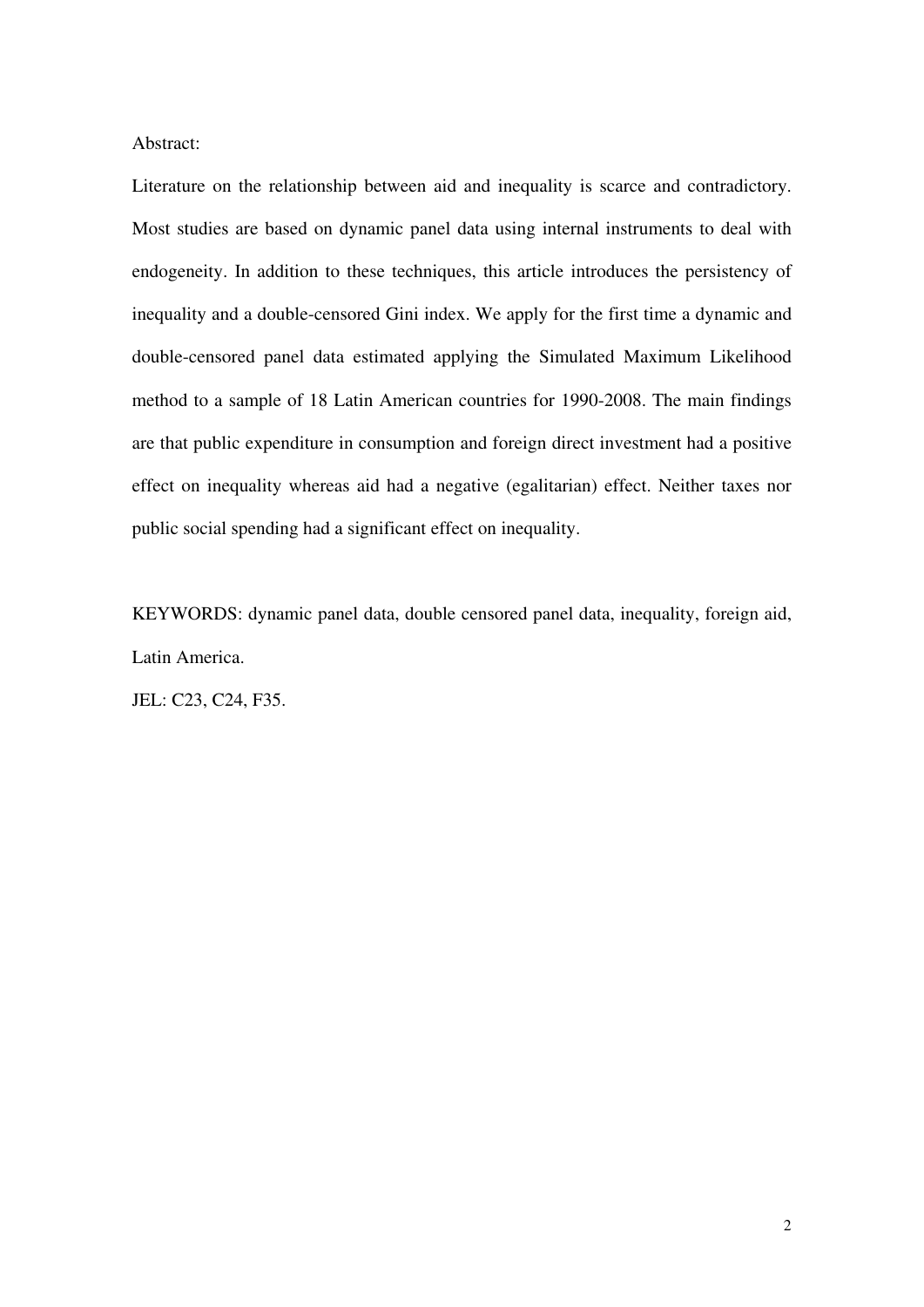#### 1. INTRODUCTION

Latin America is the most unequal region in the world. Gini indexes across the continent's countries are the highest even when taxes and transfers are taken into account (Goñi, López and Servén 2011). Some institutional and historical studies have attributed this fact to colonialism, its institutional influence (Engerman and Sokolof 2002) and to natural capital and factor endowments (Acemoglu, Johnson and Robinson 2002). Recent studies have shown that Latin America was not always such an unequal region in the long run (Williamson 2009, Milanovic 2009, Prados de la Escosura 2007 a, b). Moreover, there is a generalized reduction of inequality across Latin American countries since 2002 (Gasparini & Lustig 2011; Lustig et al 2011).

The main goal of this article is to identify what variables explain inequality levels and variations in 18 Latin American countries from 1990 to 2008. Specifically, our goal is to find out whether foreign aid has had a significant effect on inequality reduction.

Although literature on the relationship between aid and growth is abundant, this is not the case for aid and inequality. Literature on aid and growth is still controversial (see McGillivray et al 2006) even when meta-analysis techniques are used. Whereas the meta-analysis of Doucouliagos and Paldam (2011) does not find any significant effect of aid on growth, Mekasha & Tarp (2011) show positive results using meta-analysis as well. There are some recent studies showing a positive link using a variety of robust econometric techniques (Dovern & Nunnenkamp 2007; Nowak-Lehmann 2009; Minoui & Reddy 2010; Arndt et al. 2010, 2011; Juselius et al. 2011 and Tezanos et al 2012 for the Latinamerican case).

The relationship between aid and inequality has been studied to a lesser extent. Bornschier et al (1978) found that aid has a positive effect on income inequality, as well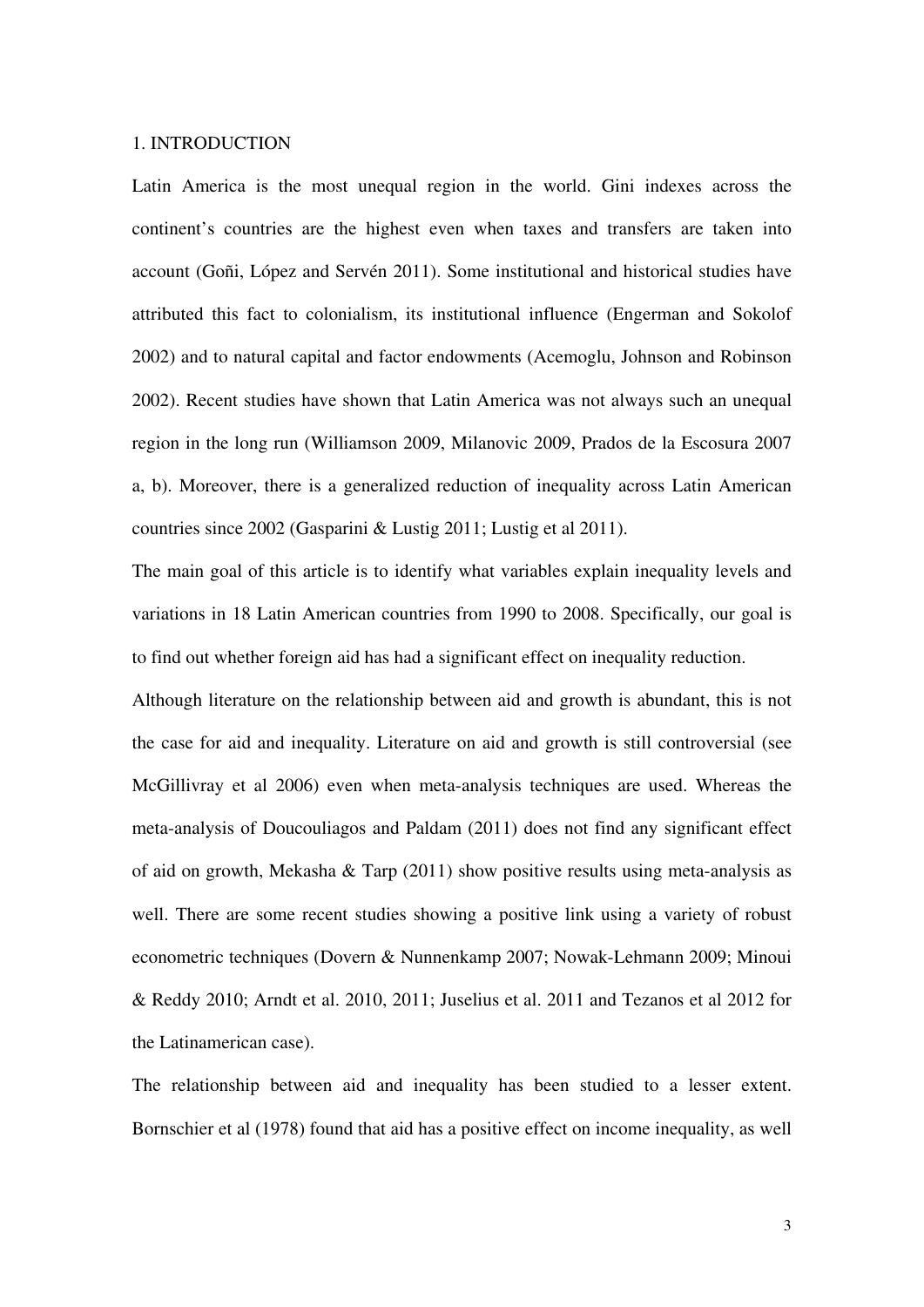as foreign investment. Dolan & Tomlin (1980) do not confirm this seminal result and find no significant correlation between aid and inequality for 1970-1973. Cuesta et al. (2006) found a negative relationship between aid and inequality using an ordered probit with annual data for 1995-98, but the effect was very sensible to sample countries and regions. In Latin America the effect was the lowest and the lower initial inequality was, the lower was the effect identified. Under the donor countries perspective, Chong  $\&$ Gradstein (2008), using *World Values Surveys* data, found an inverse relationship between income inequality in the donor country and citizen agreement with foreign aid. Using cross-country regression and dynamic panel data, Chong et al (2009) found no significant effect of aid on inequality or poverty. Layton & Nielson (2008) and Bjørnskov (2010) found a positive relationship between aid and inequality in the form of a regressive effect. Both studies identified a stronger regressive effect in democratic countries but did not in autocratic. The result is partially explained by rent-seeking activities and by the fact that aid is captured by local elites. This fact is also found by Angeles and Neanidis (2010) and Holder and Raschy (2010).

Reviewing these results is interesting because it is often assumed that aid reduces poverty and that poverty can be reduced, not only through economic growth, but also by reducing inequality. If aid is pro-poor it should reach the poorest among income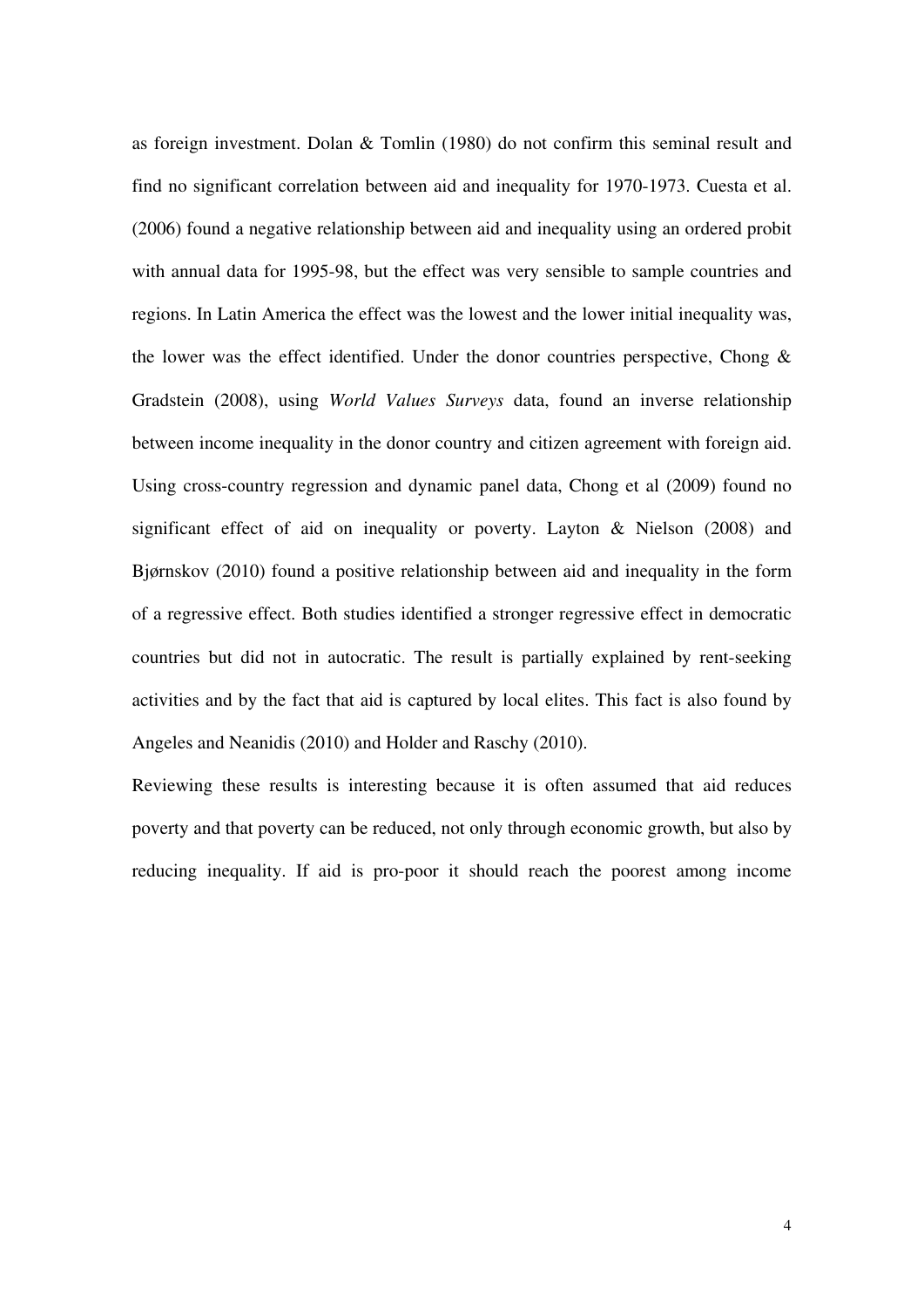distribution. In fact, international summits and OECD-DAC High Level Fora have explicitly remarked inequality reduction as one of the goals behind aid<sup>[1](#page-1-0)</sup>.

We study income inequality under three vectors of variables: redistributive policies, human capital and labour market institutions, and external financial flows. While addressing the empirical relationship between aid and inequality, we deal with the intrinsic characteristics of inequality. In other words, we bear in mind heterogeneity and persistence of inequality, multicollinearity among regressors and endogeneity. Moreover, for the first time, a double-censored estimation technique is used (because the fitted Gini must be between the [0-100] interval) and time series are considered stationary.

This robust methodology will allow us to know if the most unequal region of the world has been positively affected by foreign aid or not. Conversely to previous literature, it also allows to know the persistence and heterogeneity among sample countries.

-

<span id="page-5-0"></span><sup>&</sup>lt;sup>1</sup> Among others, the United Nations Millennium Declaration in 2000 states that: "#2. We recognize that, in addition to our separate responsibilities to our individual societies, we have a collective responsibility to uphold the principles of human dignity, *equality* and equity at the global level"; and in "#6. We consider certain fundamental values to be essential to international relations in the twenty-first century. These include: *Equality***.** No individual and no nation must be denied the opportunity to benefit from development. The equal rights and opportunities of women and men must be assured". The Paris Declaration (OECD 2005) says:"#2. At this High-Level Forum on Aid Effectiveness, we followed up on the Declaration adopted at the High-Level Forum on Harmonisation in Rome (February 2003) and the core principles put forward at the Marrakech Roundtable on Managing for Development Results (February 2004) because we believe they will increase the impact aid has in reducing poverty and *inequality*, increasing growth, building capacity and accelerating achievement of the MDGs". Finally, the Accra Agenda for Action (OECD 2008) states: "#3. We need to achieve much more if all countries are to meet the Millennium Development Goals (MDGs). Aid is only one part of the development picture. Democracy, economic growth, social progress, and care for the environment are the prime engines of development in all countries. Addressing *inequalities* of income and opportunity within countries and between states is essential to global progress".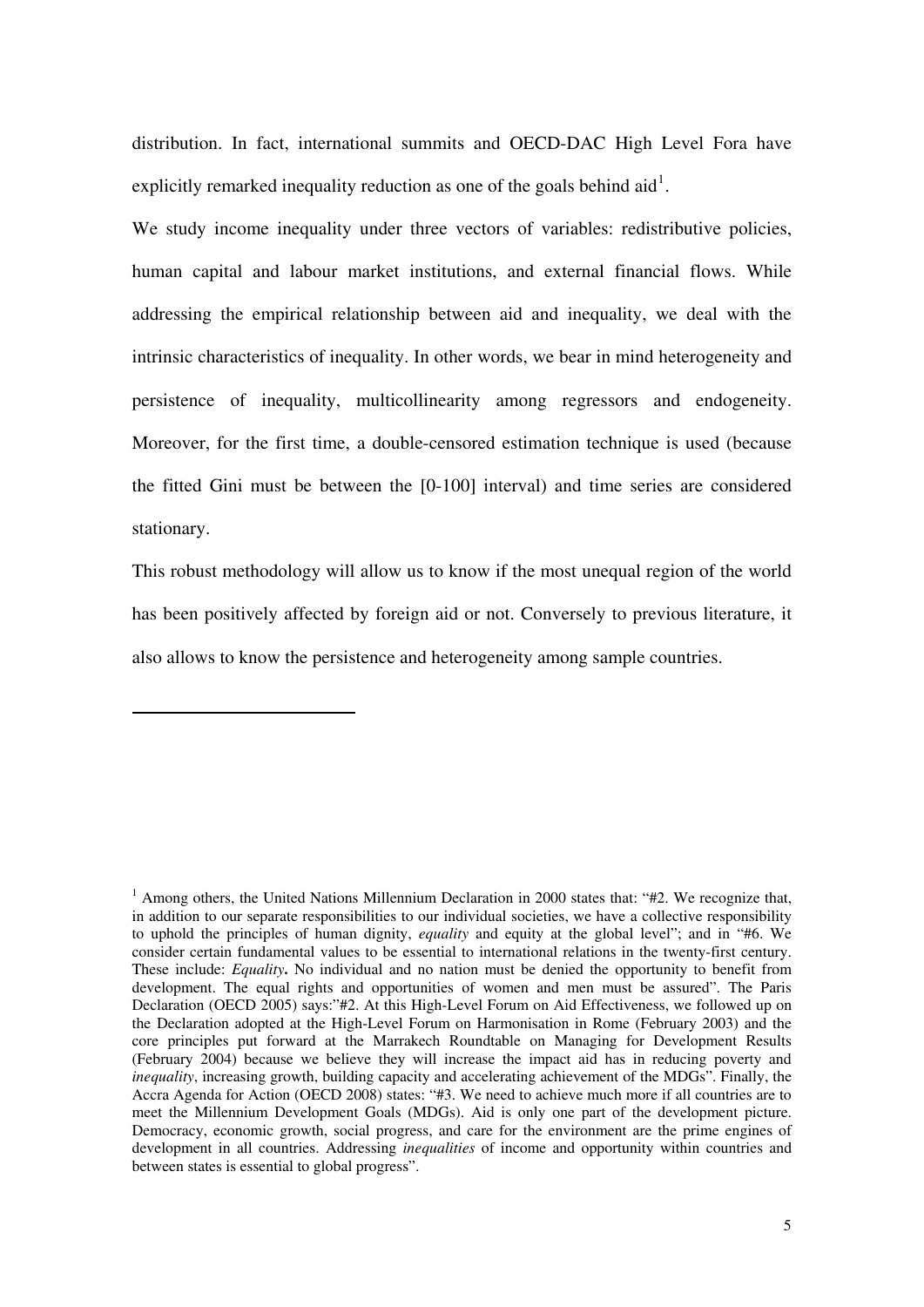The structure of the article is as follows. Section 2 discusses the methodologies for a consistent estimation of inequality. Section 3 describes the data used and the statistic analysis of variables. Section 4 shows the results under different methodologies and section 5 concludes.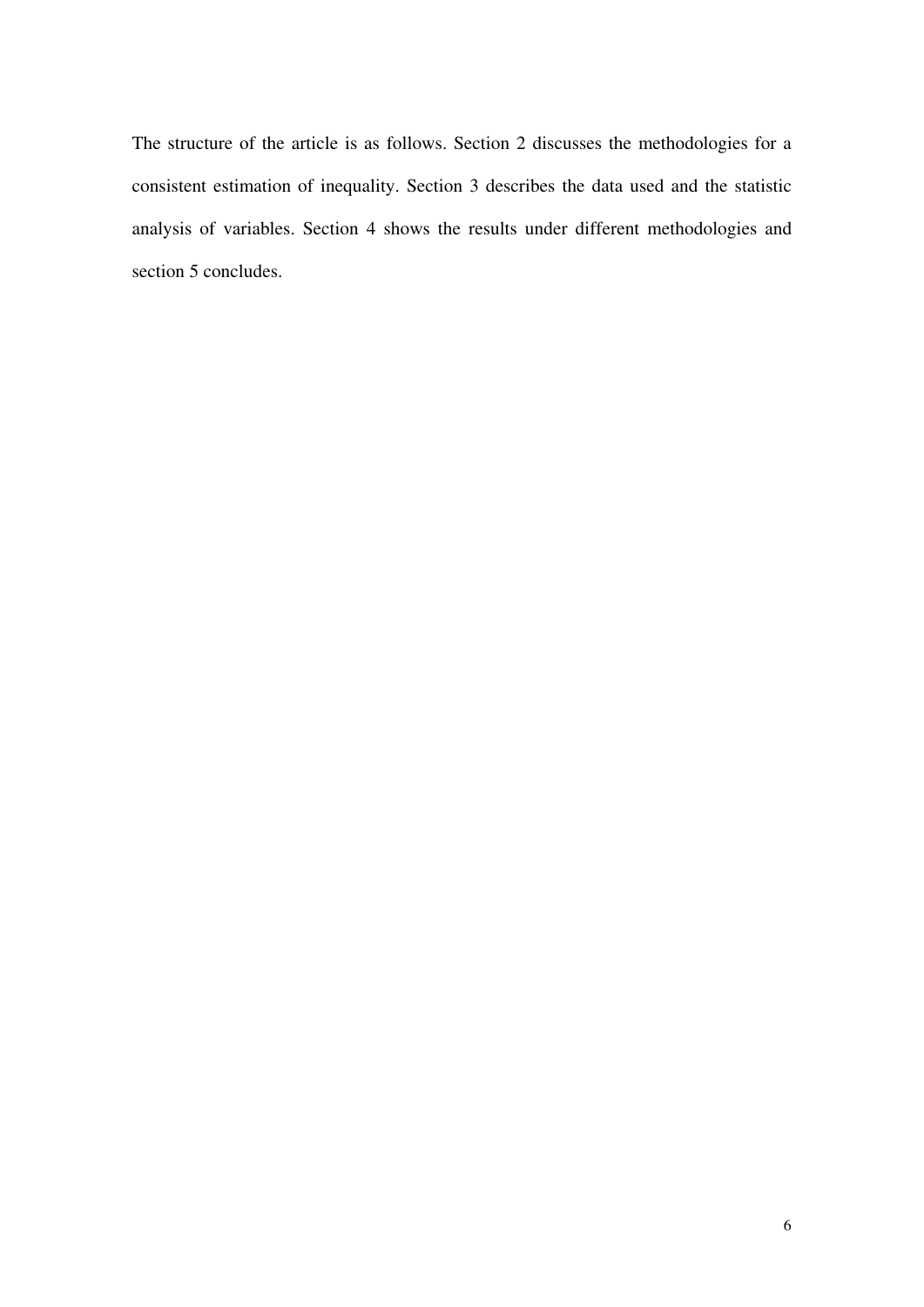#### 2. EMPIRICAL METHODOLOGY

Empirical studies on the relation between aid and inequality have to solve an initial problem, the size of the sample. This disadvantage does not allow obtaining consistent results. To solve this, other authors have used panel data among others econometric methodologies, i.e. the studies consider this relation simultaneously for a sample of individuals and periods. Following this formulation, we express a general model as a linear panel data:

$$
EQ_{i,t} = \alpha X_{i,t} + \beta Y_{i,t} + \gamma Z_{i,t} + \varepsilon_{i,t}
$$
  
\n
$$
i = 1,..., N \qquad t = 1,..., T
$$
 (1)

Where  $EQ_{i,t}$  is inequality index value (Gini) in a year t and for a country i.  $X_{i,t}$ ;  $Y_{i,t}$ ;  $Z_{i,t}$  are regressor vectors with annual values of variables that show Finally,  $\varepsilon_{i,t}$  is residual. é ê ë ù ú û redistributive policies, human capital and labour market institutions and external financial flows, all of them for the same country and year as the dependent variable.

In expression (1) we are interested in the relation between aid and inequality, but there are other idiosyncratic effects (heterogeneity), known as individual effects. There are two ways to isolate the individual characteristics of common effects:

Fixed effects, i.e. effects that are constant for all periods:

$$
\varepsilon_{i,t} = \lambda_i + u_{i,t} \qquad u_{i,t} \sim \text{iid}\left(0, \sigma^2\right) \tag{2}
$$

Random effects, or variables in each moment:

$$
\varepsilon_{i,t} = \lambda_{i,t} + u_{i,t} \qquad u_{i,t} \sim \text{iid}(0,1) \qquad \lambda_{i,t} \sim \text{iid}(0,\sigma_i^2) \tag{3}
$$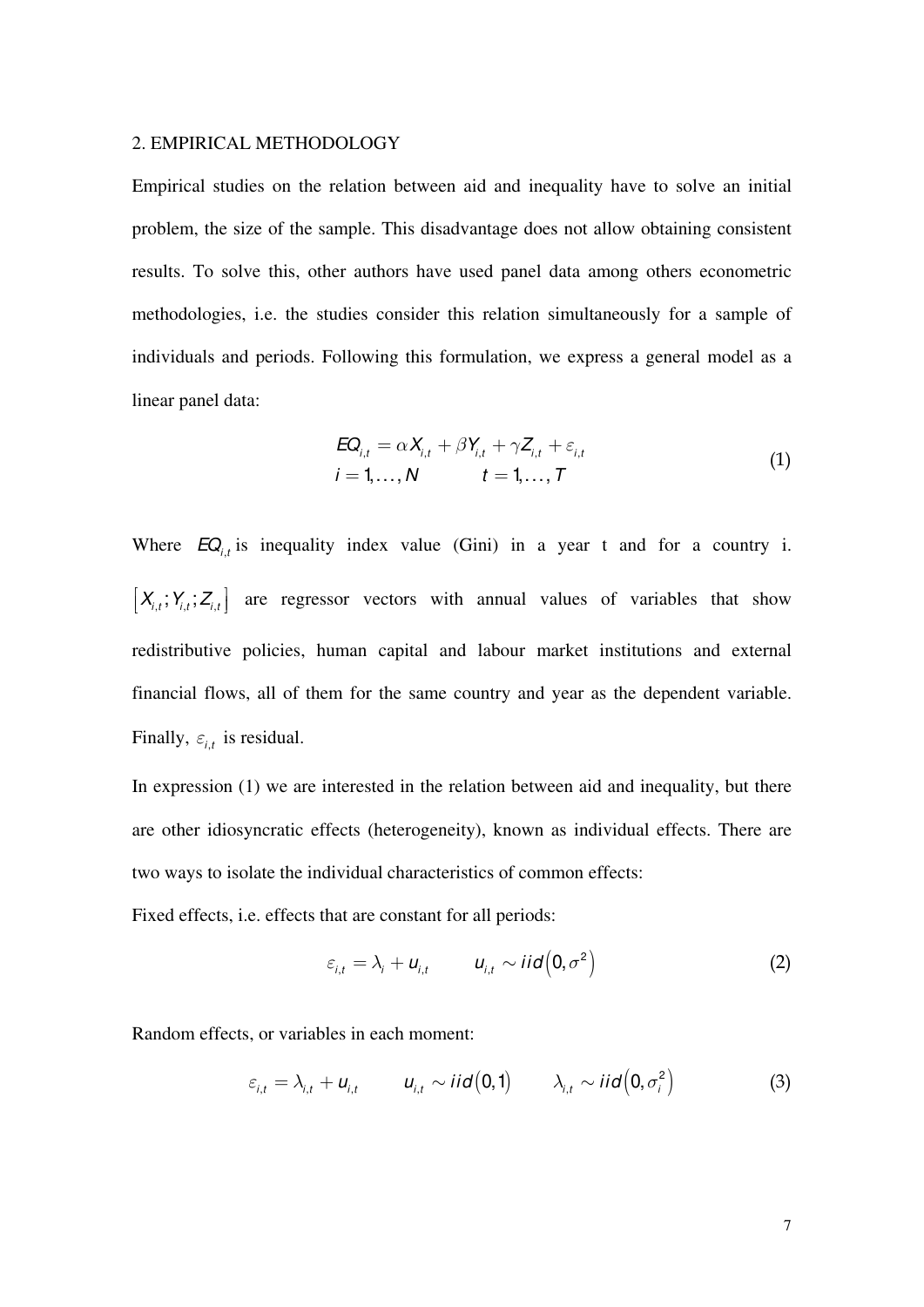The choice depends of the correlation between each regressor and this effect, i.e. if it is null (fixed) or not (random). We use the usual Hausman test for taking a decision. If the effect is fixed, we use OLS to estimate the expression (1); but if the effects are random, the consistent estimation method is WITHIN.

Next, we have to identify if data panel is static or dynamic. A priori, as a dependent variable with lags is not a regressor, we would think of a static model. But, as the above-mentioned literature shows, there is an inverse causality relation between the dependent variable and each regressor, which leads to endogeneity.

Besides the problem of endogeneity, multicollinearity problems could arise to the relations among the regressors. To avoid these drawbacks, we proceed as follows First, we estimate the correlation matrix of the regressors. If two regressors have a significant correlation  $(\pm 10\%)$ , or higher in absolute value), we do not include them simultaneously in the model to avoid problems of multicollinearity.

Next, we estimate expression (1) with each of the isolated regressors. Then we analyze the residual to test for endogeneity, and reject the regressors for which the hypothesis of no autocorrelation is not accepted. We continue to include regressors and to test the autocorrelation of residuals, until we obtain the model with the highest goodness of fit degree, measured by  $\mathbf{R}^2$ .

In the context of individual effects, multicollinearity and endogeneity, the consistent estimation method for a static panel data is GLS weighted by the covariance matrix of the residuals from the previous estimates WITHIN and BETWEEN [see Arellano, 2003].

If static models estimated using this procedure have autocorrelation in the residuals, we should define a dynamic model and estimate it by GMM with instrumental variables to

8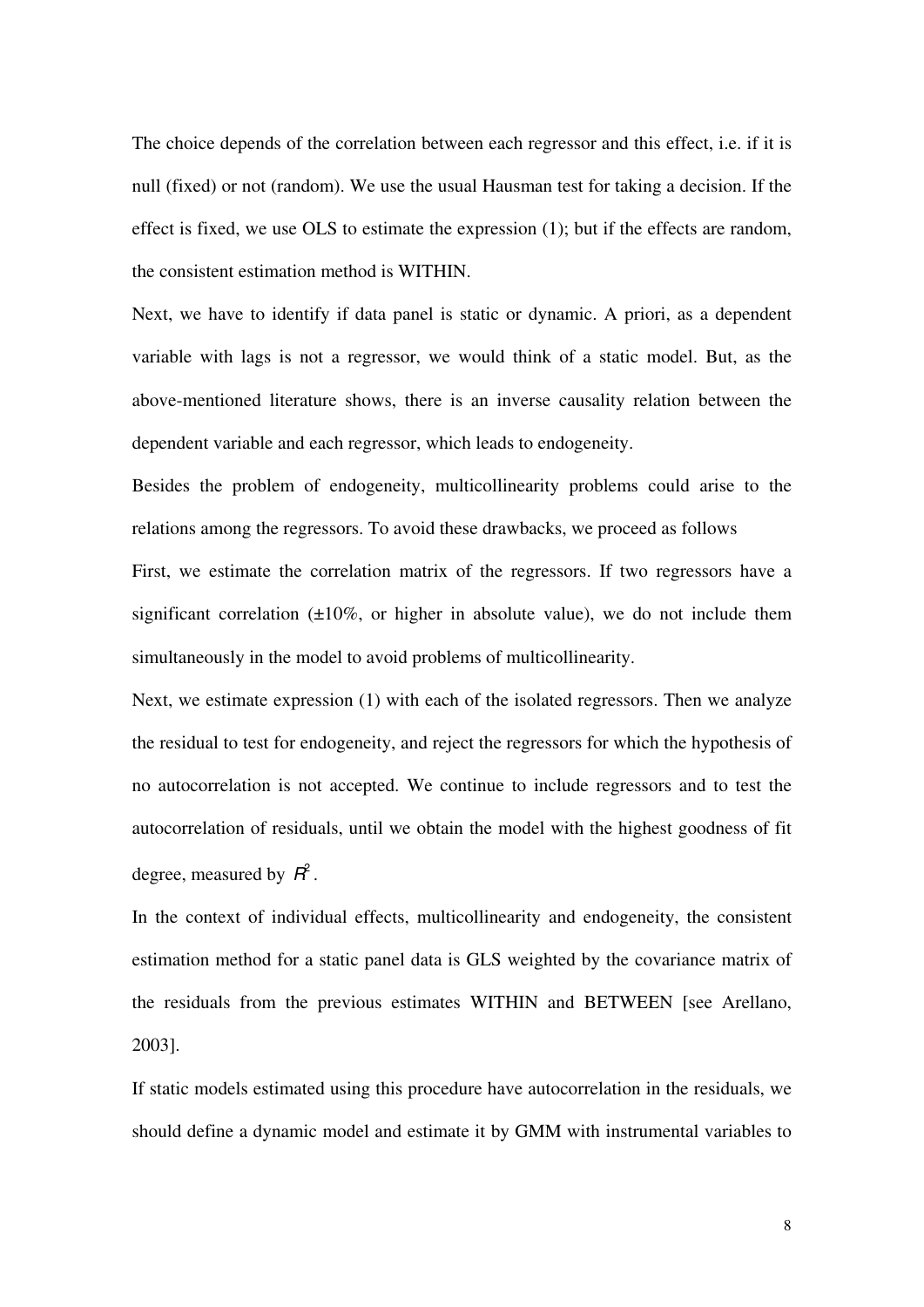of endogeneity. Usually, the instrument is a delayed dependent

Existing literature already applies the methodology described above, but not to a Latin American sample. In order to overcome endogeneity, we want to analyze the persistence of inequity. We shall use a delayed dependent variable not simply as an instrumental variable, but also as a regressor.

variable, both in levels and in difference, resulting in the SYS-GMM methodology.

Then, expression (1) with autoregressive is:

$$
EQ_{i,t} = \alpha X_{i,t} + \beta Y_{i,t} + \gamma Z_{i,t} + \rho EQ_{i,t-1} + \varepsilon_{i,t}
$$
  
\n
$$
i = 1,..., N \qquad t = 1,..., T
$$
 (4)

We estimate the expression (4) by SYS-GMM AR(1), which has not been used in previous literature to study the persistence of inequality.

Another feature not considered in existing literature is that the observed dependent variable is double-censored: Gini index has lower (0) and upper (100) bounds. Then, the truncation requires a nonlinear panel data model that allows to take into account the other properties mentioned (individual effects, endogeneity, multicollinearity and autoregressive). The model is:

$$
EQ_{i,t}^* = \alpha X_{i,t} + \beta Y_{i,t} + \gamma Z_{i,t} + \varepsilon_{i,t}
$$
  
\n
$$
i = 1,..., N \qquad t = 1,..., T
$$
  
\n
$$
EQ_{i,t}^* = \begin{cases} 0 & \text{if } EQ_{i,t} \le 0 \\ EQ_{i,t} & \text{if } 0 < EQ_{i,t} < 100 \\ 100 & \text{if } EQ_{i,t} \ge 100 \end{cases}
$$
  
\n(5)

To estimate expression (5) in the presence of individual effects and endogeinity, the usual instrumental variables cannot be used [see Honoré and Hu (2004)]. Honoré and Hu (2004) study alternative techniques as GMM modified, Censored Least Absolute Deviations, Symmetrically Censored Least Squared and Maximum Likelihood. But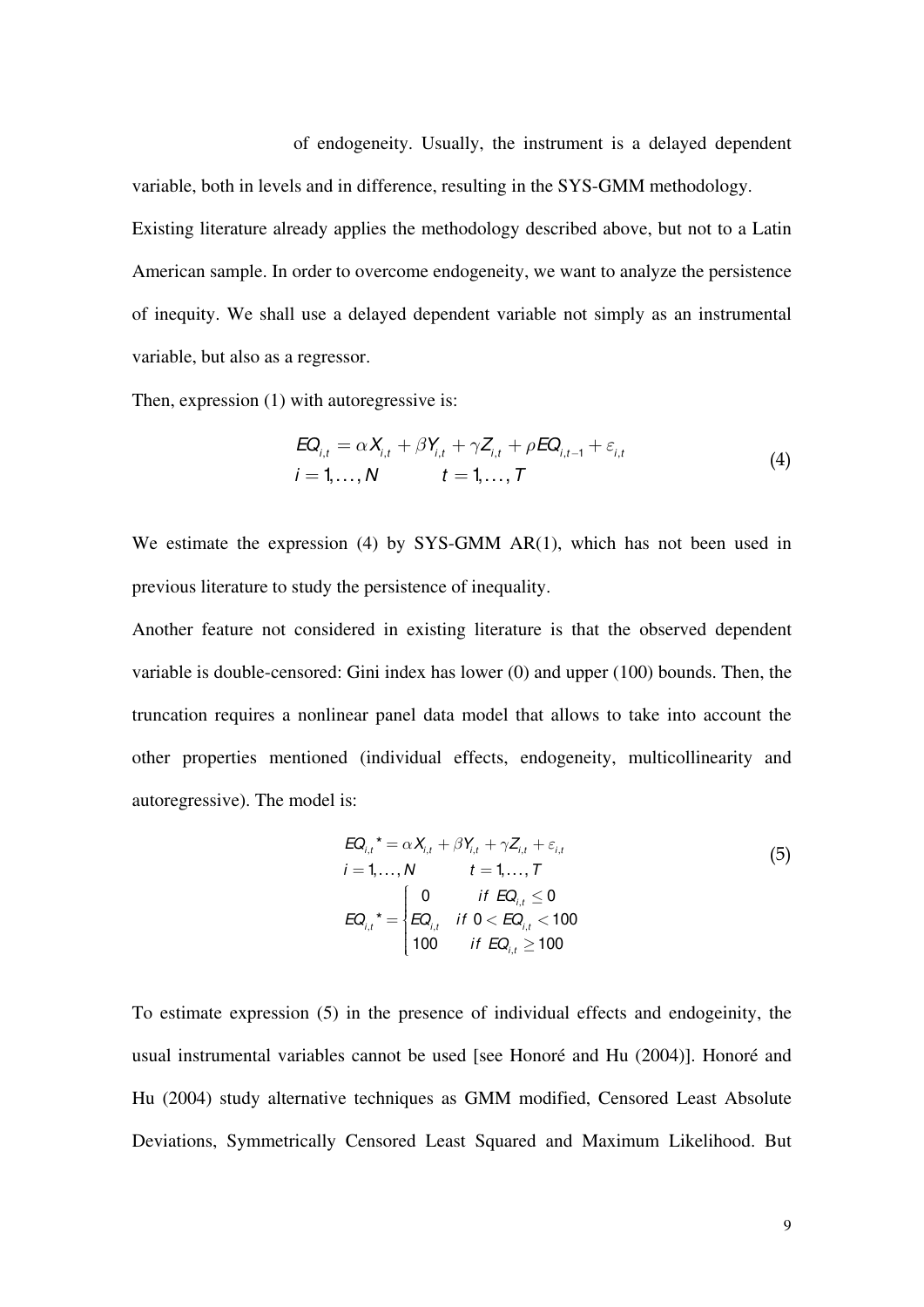their proposal considers that the variable is truncated only at the lower bound and, they do not include different autoregressive parameters for each individual, then, as Wooldridge (2005) indicates, the flexibility of Maximum Likelihood allows us to design the behavior of the dependent variable in greater detail.

Among the possible alternatives, Simulated Maximum Likelihood (SML) allows the use of more complex dependency structures, i.e. random effects and autoregressive different for each individual.

To implement SML, we define the log-Likelihood function for a double-censored (lower and upper bounds) model as:

$$
LL(\alpha, \beta, \gamma, \Omega) = \frac{1}{NT} \sum_{i=1}^{N} \sum_{t=1}^{T} \begin{bmatrix} \int_{i,t}^{0} \log \Phi \bigg( \frac{-\left(\alpha X_{i,t} + \beta Y_{i,t} + \gamma Z_{i,t} + \varepsilon_{i,t}\right)}{\sigma_{u}} \bigg) + \\ + \int_{i,t}^{100} \log \Phi \bigg( \frac{\left(\alpha X_{i,t} + \beta Y_{i,t} + \gamma Z_{i,t} + \varepsilon_{i,t}\right) - 100}{\sigma_{u}} \bigg) + \\ + \left(1 - \int_{i,t}^{0} - \int_{i,t}^{100} \left| \log \phi \bigg( \frac{EQ_{i,t} + \beta Y_{i,t} + \beta Y_{i,t} + \gamma Z_{i,t} + \varepsilon_{i,t}}{\sigma_{u}} \bigg) - \log \sigma_{u} \right| \right) \end{bmatrix}
$$
(6)  
\n
$$
i = 1,..., N \qquad t = 1,..., T
$$
\n
$$
\int_{i,t}^{0} = \begin{cases} 1 & \text{if } EQ_{i,t} \le 0 \\ 0 & \text{otherwise} \end{cases}
$$
\n
$$
\int_{i,t}^{100} = \begin{cases} 1 & \text{if } EQ_{i,t} \ge 100 \\ 0 & \text{otherwise} \end{cases}
$$

Where  $\Phi$  and  $\phi$  are the normal accumulated distribution and density functions, respectively.

Next, we define the variance and covariance matrix structure to show autocorrelation and heterogeneity with different parameters for each individual: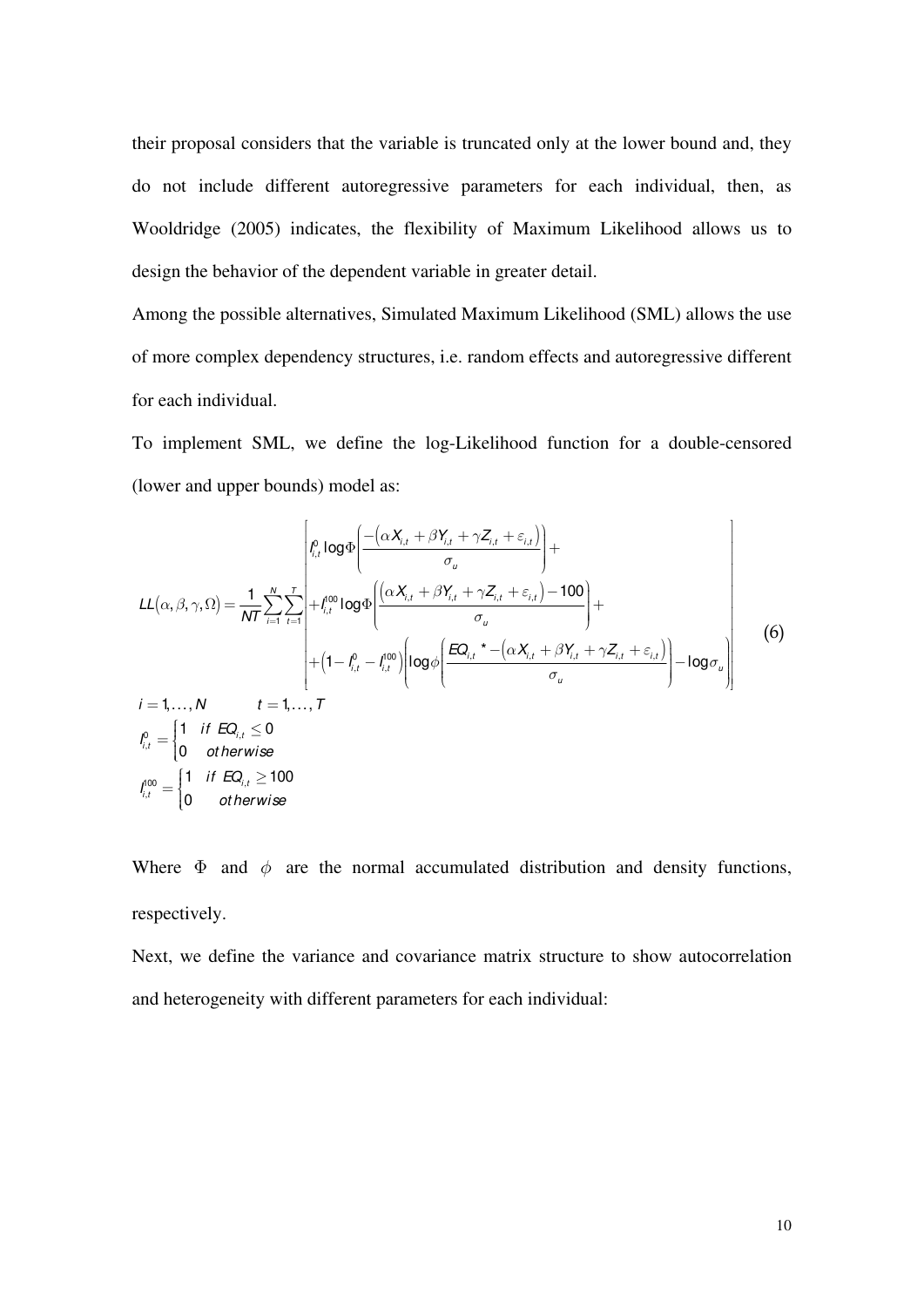$$
\varepsilon \sim \Phi(0, \Omega)
$$
\n
$$
\Omega = \begin{pmatrix}\n\Omega_1 & 0 & \cdots & 0 \\
0 & \Omega_2 & \cdots & 0 \\
\vdots & \vdots & \ddots & \vdots \\
0 & 0 & \cdots & \Omega_N\n\end{pmatrix}
$$
\n
$$
\Omega_i = \frac{\sigma_u^2}{1 - \rho_i^2} \begin{pmatrix}\n1 & \rho_i & \cdots & \rho_i^{T-1} \\
\rho_i & 1 & \cdots & \rho_i^{T-2} \\
\vdots & \vdots & \ddots & \vdots \\
\rho_i^{T-1} & \rho_i^{T-2} & \cdots & 1\n\end{pmatrix} + \sigma_i^2 \begin{pmatrix}\n1 & 1 & \cdots & 1 \\
1 & 1 & \cdots & 1 \\
\vdots & \vdots & \ddots & \vdots \\
1 & 1 & \cdots & 1\n\end{pmatrix}
$$
\n
$$
i = 1, \dots, N \quad t = 1, \dots, T
$$
\n(7)

To identify the model, we need to normalize parameters by  $\sigma_u^2$ , so residuals have a standard normal distribution with mean zero and unit variance.

Then, we estimate SML by Geweke-Hajivassiliou-Keane (GHK) simulator [Gourieroux and Monfort (1993); Hajivassiliou, et al. (1996); Hajivassiliou and McFadden (1998); Geweke and Keane (2000)]. For that, we apply Choleski decomposition of covariancevariance matrix. But, as this is a block diagonal matrix, we can operate independently with each individual. Thus, Choleski decomposition for an individual is:

$$
\Omega_{i} = C_{i} \cdot C_{i}^{T}
$$
\n
$$
C_{i} = \begin{pmatrix} c_{i,1,1} & 0 & \cdots & 0 \\ c_{i,2,1} & c_{i,2,2} & \cdots & 0 \\ \vdots & \vdots & \ddots & \vdots \\ c_{i,T,1} & c_{i,T,2} & \cdots & c_{i,T,T} \end{pmatrix}
$$
\n(8)

We implement GHK simulator for any individual as follows:

Generate T (number of years observed) random numbers from standard normal distribution and, we transform it as: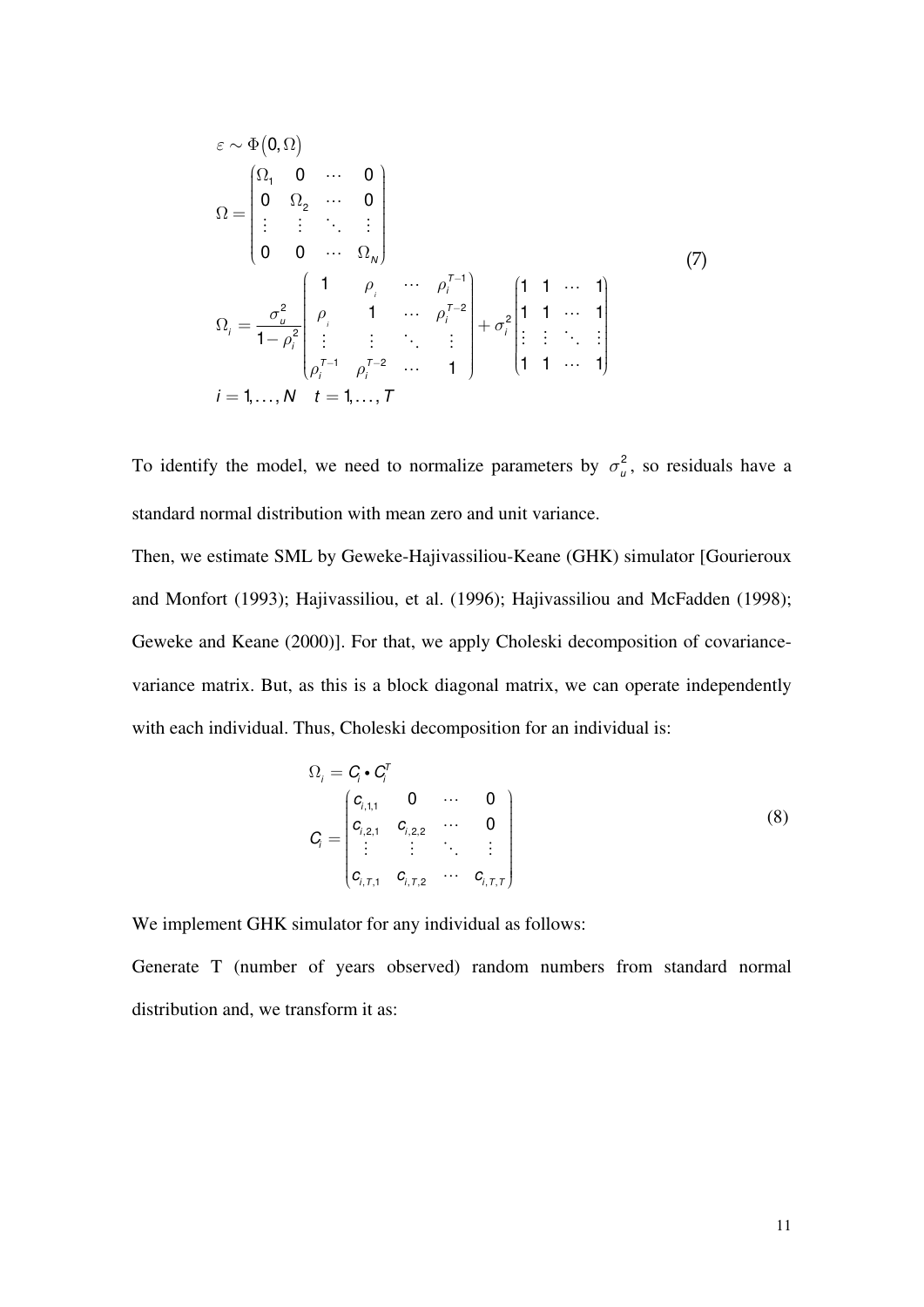$$
\eta_{i} = C_{i} \cdot \xi = \begin{pmatrix} c_{i,1,1} & 0 & \cdots & 0 \\ c_{i,2,1} & c_{i,2,2} & \cdots & 0 \\ \vdots & \vdots & \ddots & \vdots \\ c_{i,T,1} & c_{i,T,2} & \cdots & c_{i,T,T} \end{pmatrix} \cdot \begin{pmatrix} \xi_{1} \\ \xi_{2} \\ \vdots \\ \xi_{T} \end{pmatrix} = \begin{pmatrix} \eta_{1} \\ \eta_{2} \\ \vdots \\ \eta_{T} \end{pmatrix}
$$
(9)  

$$
\xi \sim \Phi(0,1) \qquad \eta_{i} \sim \Phi(0, C_{i})
$$

Then, for each instant, we calculate the simulated value or the value truncated, if it is higher (lower) to bounds:

$$
f_{i,t} = \begin{cases} \n\Phi^{-1} \left\{ v_{i,t} \Phi \left[ \frac{-\left( \alpha X_{i,t} + \beta Y_{i,t} + \gamma Z_{i,t} + \sum_{k=1}^{t-1} f_{i,k} \right)}{c_{i,t,t}} \right] & \text{if } 0 \geq EQ_{i,t} \\
\frac{EQ_{i,t} - \left( \alpha X_{i,t} + \beta Y_{i,t} + \gamma Z_{i,t} + \sum_{k=1}^{t-1} f_{i,k} \right)}{c_{i,t,t}} & \text{if } 0 < EQ_{i,t} < 100 \\
\Phi^{-1} \left\{ v_{i,t} \Phi \left[ \frac{\alpha X_{i,t} + \beta Y_{i,t} + \gamma Z_{i,t} + \sum_{k=1}^{t-1} f_{i,k} - 100}{c_{i,t,t}} \right] & \text{if } EQ_{i,t} \geq 100\n\end{cases} \tag{10}
$$

Where U is the uniform distribution.

For an instant the simulated likelihood function value is:

$$
LL_{i,t} = \frac{1}{c_{i,t,t}} \begin{bmatrix} \int_{t_{i,t}}^{0} \log \Phi \left( \frac{-\left(\alpha X_{i,t} + \beta Y_{i,t} + \gamma Z_{i,t} + \sum_{k=1}^{t-1} f_{i,k}\right)}{c_{i,t,t}} \right) + \int_{t_{i,t}}^{0.0} \log \Phi \left( \frac{\left(\alpha X_{i,t} + \beta Y_{i,t} + \gamma Z_{i,t} + \sum_{k=1}^{t-1} f_{i,k}\right) - 100}{c_{i,t,t}} \right) + \left(1 - \int_{t_{i,t}}^{0.0} - \int_{t_{i,t}}^{0.0} \log \Phi \left( \frac{EQ_{i,t} - \left(\alpha X_{i,t} + \beta Y_{i,t} + \gamma Z_{i,t} + \sum_{k=1}^{t-1} f_{i,k}\right)}{c_{i,t,t}} \right) - log c_{i,t,t} \right) \right)
$$
\n
$$
f_{i,t}^{0.0} = \begin{bmatrix} 1 & \text{if } EQ_{i,t} \le 0 \\ 0 & \text{otherwise} \end{bmatrix}
$$
\n
$$
I_{i,t}^{100} = \begin{bmatrix} 1 & \text{if } EQ_{i,t} \ge 100 \\ 0 & \text{otherwise} \end{bmatrix}
$$
\n(11)

We repeat the first three stages R times. So, for an individual, the SML mean is: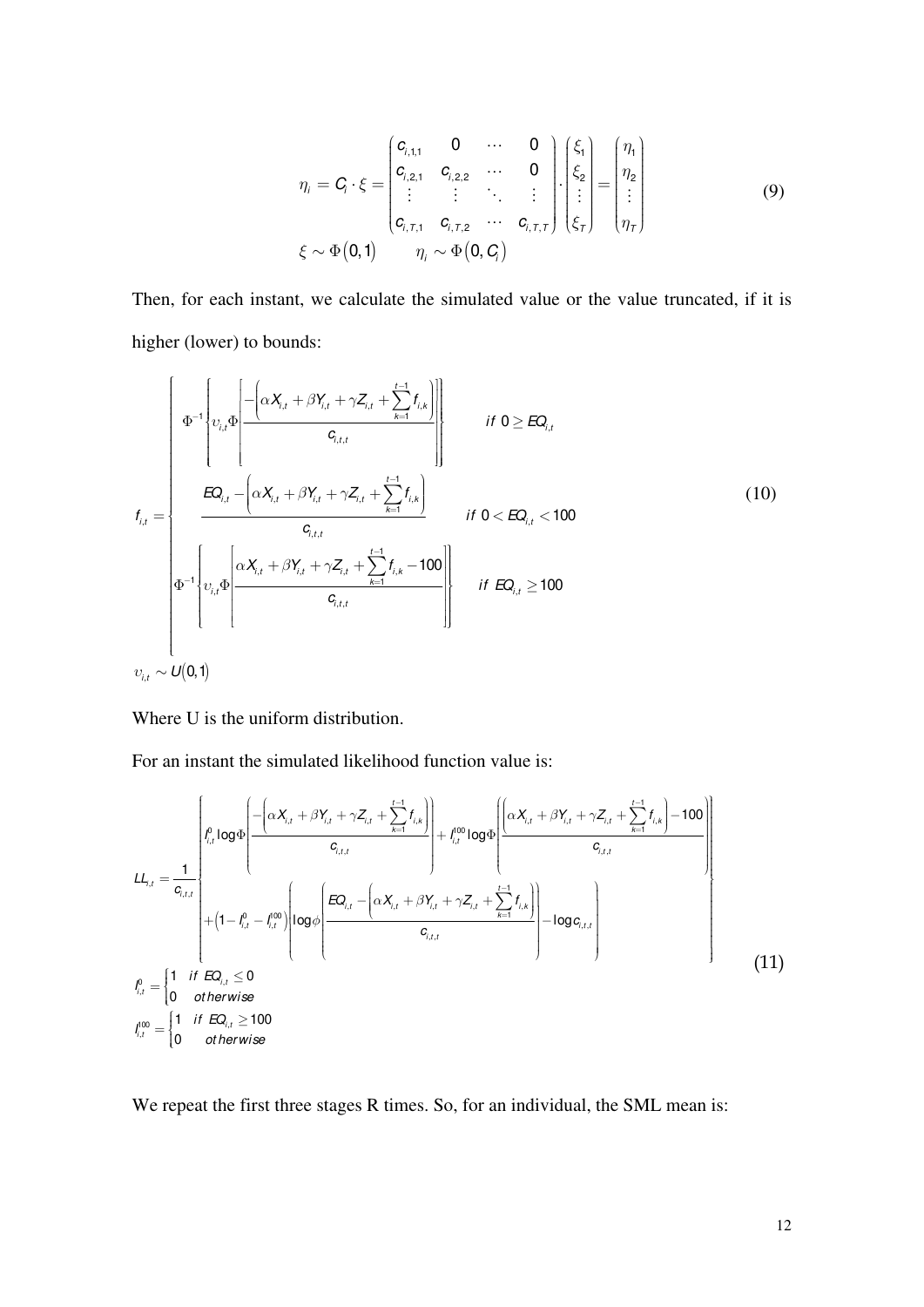$$
\overline{LL}_{i} = \frac{1}{R} \sum_{r=1}^{R} \sum_{t=1}^{T} LL_{i,t}
$$
\n(12)

Finally, SML of panel data is:

$$
LL(\alpha, \beta, \gamma, \Omega) = \frac{1}{NT} \sum_{i=1}^{N} \overline{LL}_{i}
$$
\n(13)

Then, we apply the usual optimization techniques (quasi-Newton, in particular we use BFGS method or Broyden, Fletcher, Goldfard and Shanno) to maximize the expression (13). We estimate the parameters' standard errors by information matrix (Hessian inverse).

We obtain the regressor parameters, the standard deviations of random effects and, the inequality persistence or autoregressive. Then, while SYS-GMM method estimates a unique autoregressive parameter, SML method allows us to estimate one for each country. But, as standard deviations include  $R^+$ , and autoregressive parameters are in the interval [-1, 1], we have to redefine it and maximize on the parameters p:

$$
\sigma_{i} = \sqrt{p_{i,\sigma}^{2}} \in [0, +\infty) \qquad \rho_{i} = \frac{p_{i,\rho}}{1 + p_{i,\rho}} \in [-1, +1] \qquad (14)
$$

As the results of maximization are very sensible to starting values of parameters, then we use values of a previous optimization, i.e. the initial parameters are obtained by the Simulated Anealing procedure taking as initial values those obtained from dynamic panel data.

Finally, if the dependent variable and its first difference are not stationary, the procedures suggested would not be valid, therefore requiring a stationary transformation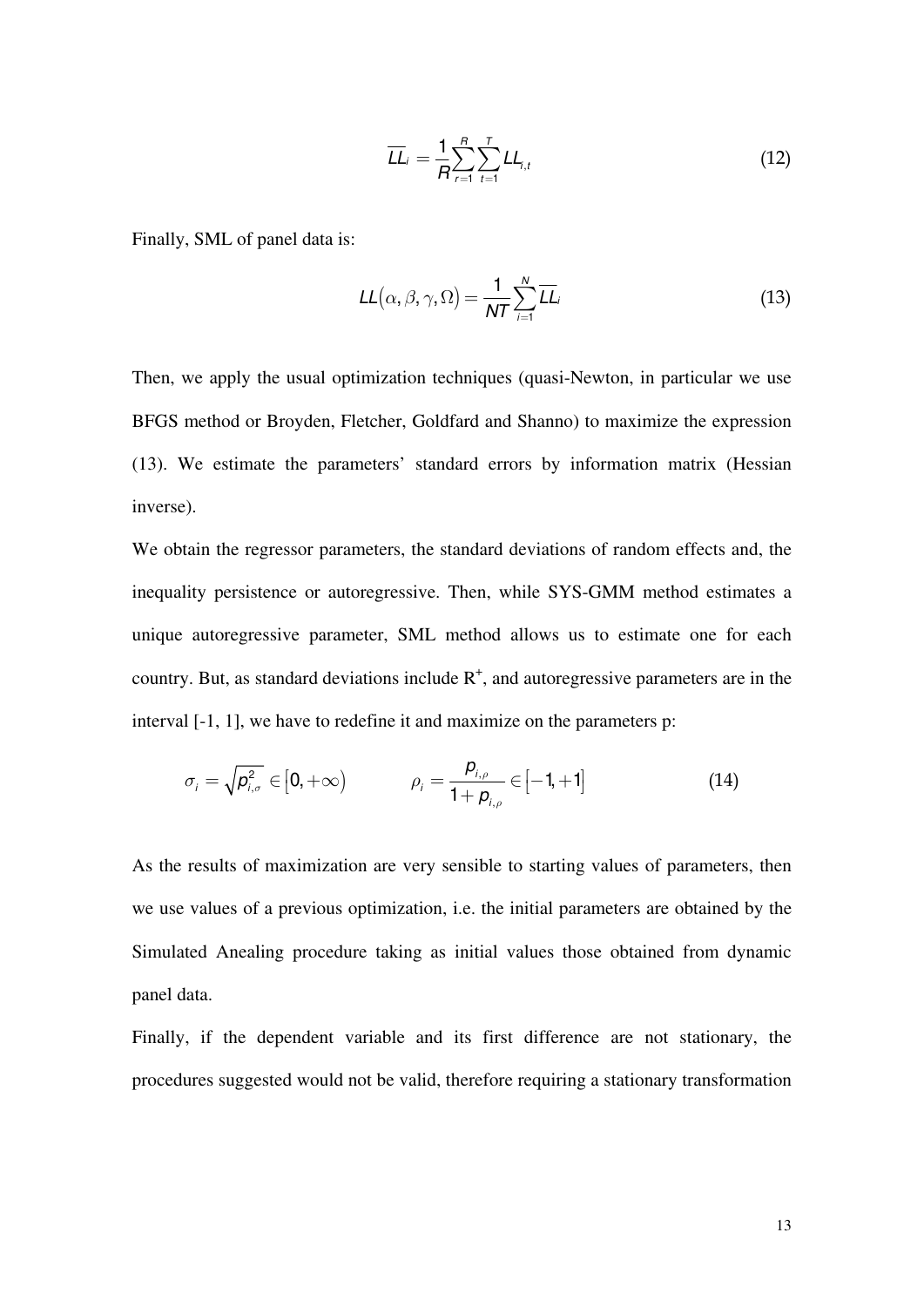the original series. Otherwise the variables could present a cointegration relationship, which requires a different methodology.

A usual transformation is a relative variation to study how regressors' variations explain annual variations observed in the inequality index. Several secondary objectives are achieved: first, both the regressors and the dependent variable are expressed in the same terms (percentage), so that the interpretation of the parameters is more straightforward; and second, it avoids the problem of modeling a censored dependent variable. In this case, the model is:

$$
eq_{i,t} = \alpha x_{i,t} + \beta y_{i,t} + \gamma z_{i,t} + \varepsilon_{i,t}
$$
  
\n
$$
i = 1,..., N \qquad t = 2,..., T
$$
  
\n
$$
eq_{i,t} = \frac{EQ_{i,t} - EQ_{i,t-1}}{EQ_{i,t-1}} \qquad x_{i,t} = \frac{X_{i,t} - X_{i,t-1}}{X_{i,t-1}}
$$
  
\n
$$
y_{i,t} = \frac{y_{i,t} - y_{i,t-1}}{y_{i,t-1}} \qquad z_{i,t} = \frac{Z_{i,t} - Z_{i,t-1}}{Z_{i,t-1}}
$$
  
\n(15)

This transformation usually solves problems of endogeneity and autoregressive, so the model is estimated as a static panel data by GLS.

#### 3. DATA

We use the data compiled by Martorano and Cornia (2011). Their database has annual Gini observations for 18 Latin American countries. The period of analysis is 1990-2008. We transform the variables measured in relative terms (% of GDP) into levels, using the World Bank World Development Indicators. Levels of net disbursements of aid are taken from the OECD-DAC database.

The first step was to select among the potential variables those that theoretically where more closely linked to inequality (see the models in Cornia 2011 for Latin America and Eastern and Central Europe countries; Robinson 2009 for Middle East and Robinson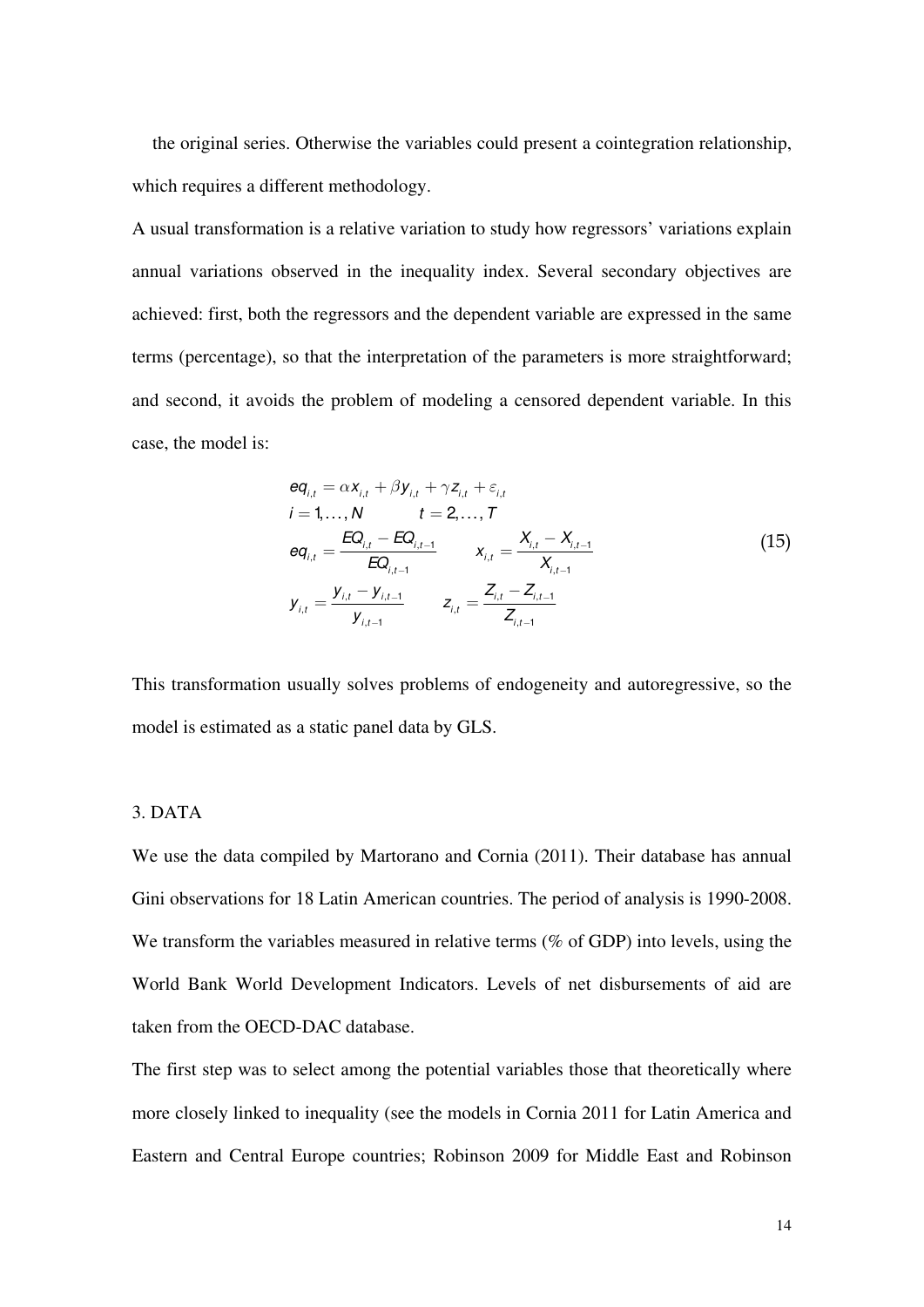2010). Cornia 2012 is very close to our work, but he does not considerer ODA as regressor and our empirical methodology is more accurate than his approach. A correlation matrix was computed with this preliminary group and those with a significant correlation over  $\pm 10\%$  were rejected due to their multicollinearity problems. Finally, the regressors were grouped as follows (see Appendix A for details and sources):

Domestic redistributive and productive indicators (X): **Pub\_exp** is general government final consumption expenditure; **SOC\_tot** is Social public expenditure; **Tax** is Tax revenue (including social contributions); **Cpi** is the Consumer Price Index; **Agr** and **Ind** are the primary (agriculture) and secondary (industry) sectors in terms of GDP, respectively. Government consumtion, social public expenditure and tax revenue are expected to have negative signs, because they precisely try to redistribute income. Moreover, a very inequal income distribution impact on tax revenues trough informal sector that will hinder tax collection, and through elites rent-seeking activites, that will be reluctant to pay taxes and to accept more progressive tax reforms .Alonso & Garcimartin (2011) have found a negative impact of low taxes on inequality trough institutions. Inflation is expected to have a positive correlation with Gini index. Distortions in process and lack of credit acces of the poor could explain the effect. (Cornia 2011). Finally, Agriculture and Industrial are indicators for structural change. Ponce and Vos (2012) think that inequality reduction in El Salvador, for example, will not longer maintain due to the lack of structural change.

Labour institutions and human capital (Y): **Hc\_low** is the share of adults aged 25-65 with 0 to 8 years of formal education; **Hc\_medium** is the share of adults aged 25-65 with 9-13 years of formal education; **Hc\_high** is the share of adults aged 25-65 with

15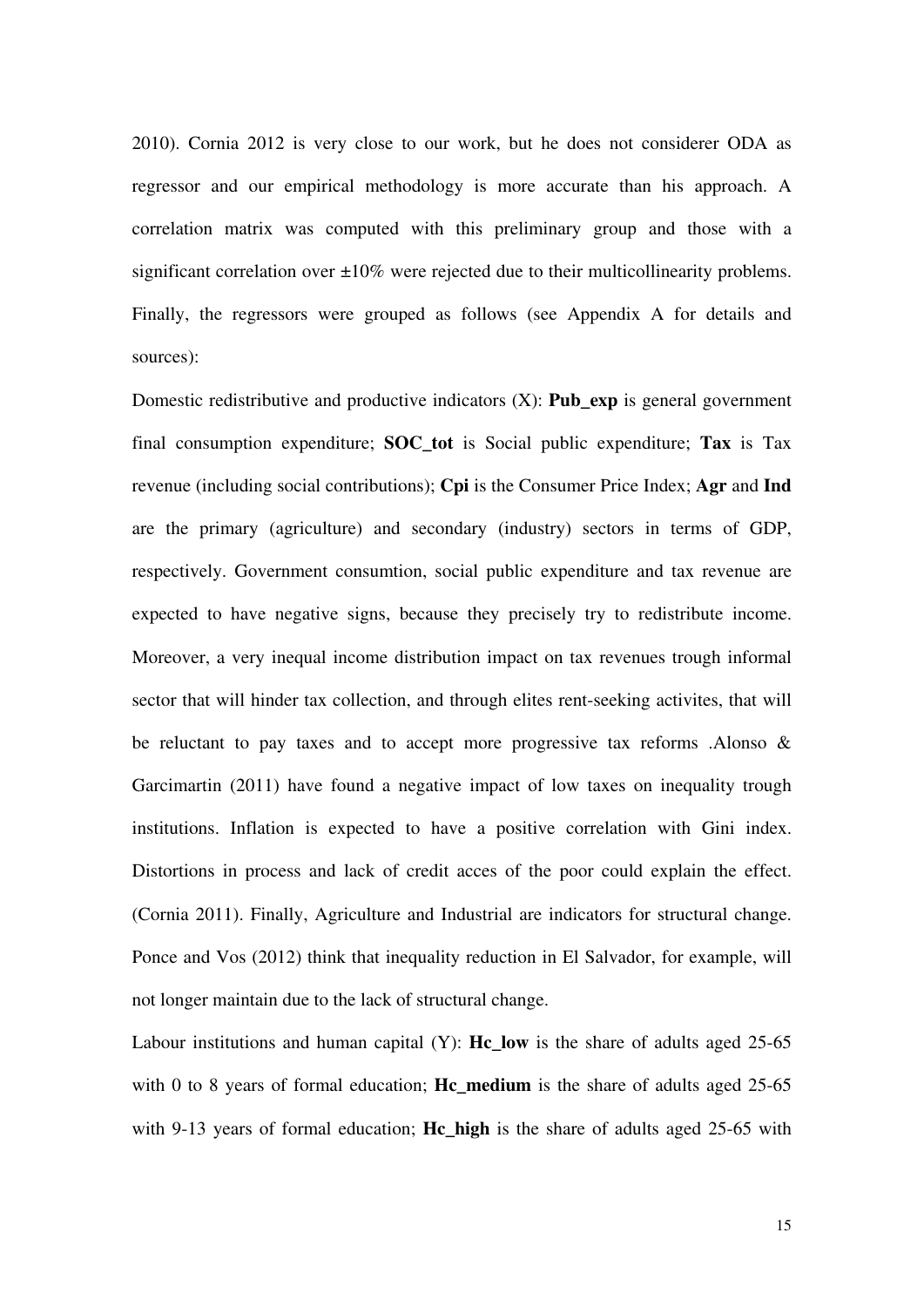more than 13 years of formal education; **Un** is unemployment; **Mw** is the index of nominal minimum wages deflated by countries. The higher differences among years of schooling, the higher inequality. Unemployment is expected to have positive relation with inequality and minimum wages are expected to have a negatie impact on inequality [see for instance Campos et al. (2012) in the case of Mexico; Klasen et al. (2012) for Honduras; Contreras and Ffrech-Davis (2012) for Chile].

External redistributive flows (Z): **Tot1** represents international terms of trade; **Fdi** is net foreign direct investment stocks; **Remittance** is workers' remittances receipts; **Aid** is net ODA received (% of GNI); **Aidpc** is aid per capita, for sensibility analysis; **ODA** is Overseas Development Assistance, as defined by DAC; millions of dollars at 2009 prices. Terms of trade can be used as countercyclical policy and could have a negative impact on Gini index, as Cornia 2012 has found. FDI is high in some Latin American countries (Argentina, Brazil, Chile) and its effect could be mixed. On the one hand, FDI can expand profits and revenues of the higher income quintiles, whereas, on the other hand, if international firms employ low-skilled workers (such as in *maquilas*) they can reduce inequality. Remittances have been found as crticical factor in reducing inequality in El Salvador (Acevedo & Cabrera 2012) because they increase the income of lowerincome households (although not the lowest, because the poorest can not migrate). ODA is expected to reduce inequality because the flow, unless theoretically, is oriented to reduce poverty.

Dependent variable (EQ): **Gini** is the Gini index on income, calculated on a mixture of net income and gross income concept.

For further analysis, we split the whole sample into two subsamples: one for the lower middle-income Latin American countries (following CEPAL 2010 criteria, these are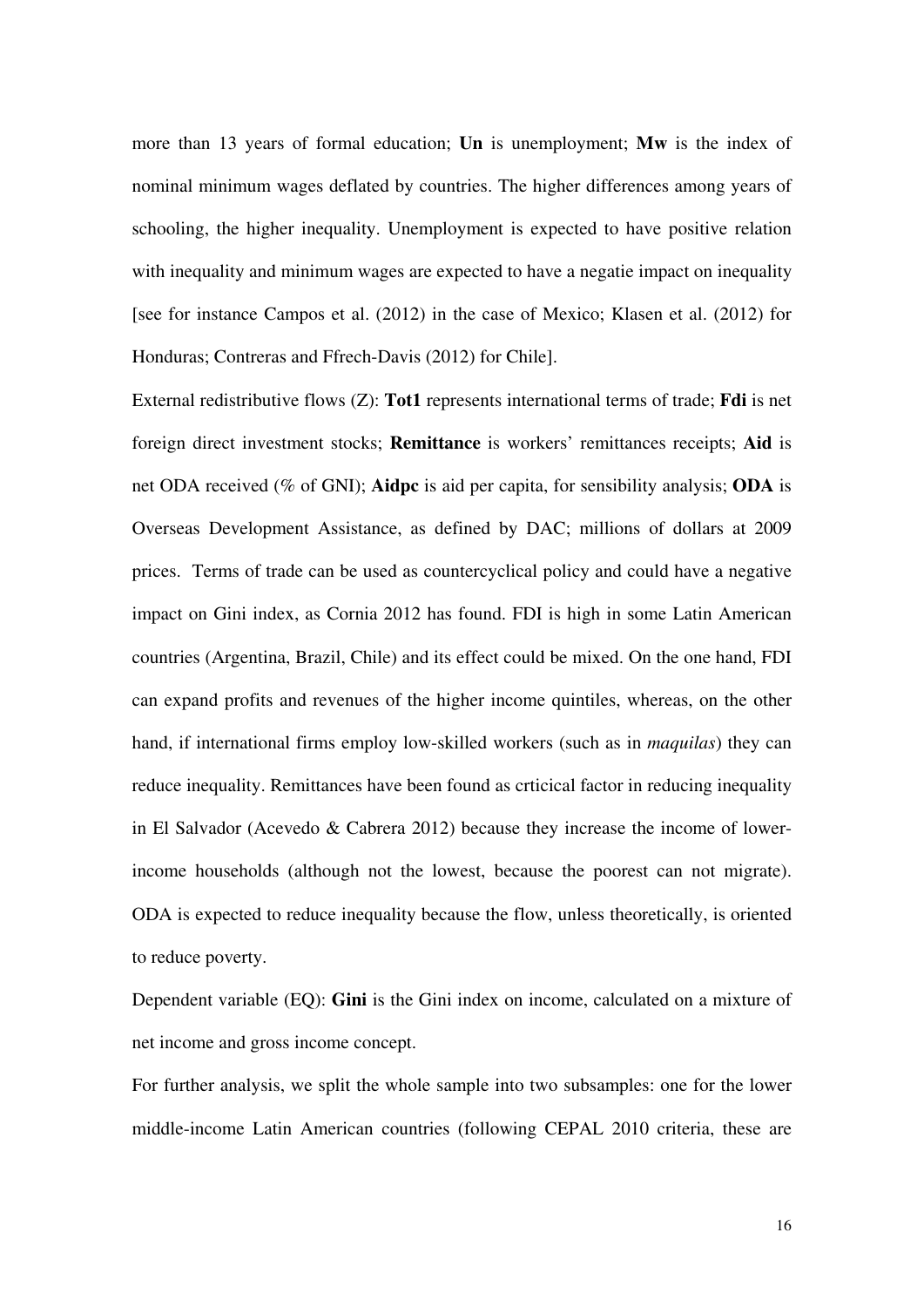Bolivia, Ecuador, El Salvador, Guatemala, Honduras, Nicaragua and Paraguay) and the other for the upper middle-income countries<sup>[2](#page-5-0)</sup>.

Table 1 shows sample countries, observations and some descriptive statistics for levels and first differences.

[Insert around here Table 1]

-

The panel is unbalanced mainly because Gini observations were not available for all countries and years. Gini average reaches 52.39 with a maximum of 61.70 (Bolivia in 2000) and a minimum of 41.20 (Venezuela in 2008). Standard deviations show a wide dispersion (1.095-3.181), which means a strong heterogeneity among sample values. Additionally, all time series show order 1 autocorrelation [Box-Pierce test, Q(1)], except Honduras and Peru. In other words, inequality is highly persistent.

Two tests for stationarity were run: the standard Dickey-Fuller Augmented (DFA) and other more consistent for small samples, such as KPSS. This selection is explained because panel data unit roots tests are average variations around DFA (Im et al., 2003) and KPSS (Hadri, 2000). Taking into account both tests, only Argentina, Panama, Peru and Venezuela are not stationary in levels. Considering first differences time series, the

 $2$  The only difference between CEPAL and other classifications for lower middle-income countries such as World Bank or DAC is Ecuador who is considered upper middle-income country.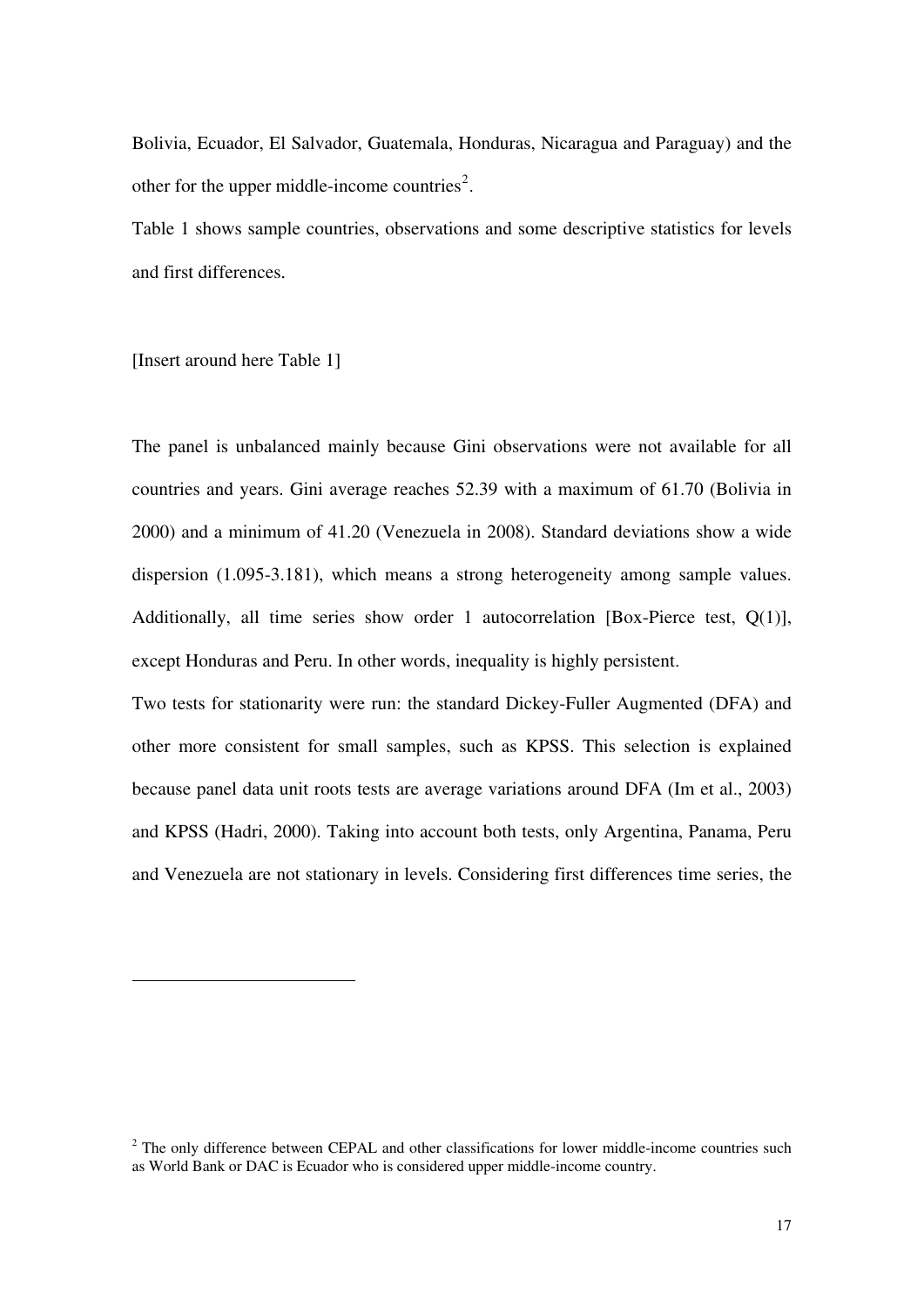autocorrelation only applies for Chile and Honduras, whilst unit roots tests only reject stationarity for Argentina.

4. EMPIRICAL EVIDENCE.

Our first step was to analyse the individual effects (fixed or random) using the Hausman test. Table 2 shows the results for the three samples considered.

[Insert around here Table-2]

As it can be seen, the Hausman test is not rejected in any of the samples. This implies random effects estimation for all models. Bearing in mind these results, we estimate model [1] as a static panel data with random effects. The consistent estimation procedure is GLS. Results are shown in Table 3.

[Insert around here Table-3]

Table 3 shows order 1 autocorrelation in residuals. This means that income inequality persistency and endogeneity are detected in Latin American data. The consequences of these facts are that the results are not consistent.

To deal with this limitation we transformed the model into a dynamic panel data and reestimated it. Table 4 offers the results.

[Insert around here Table-4]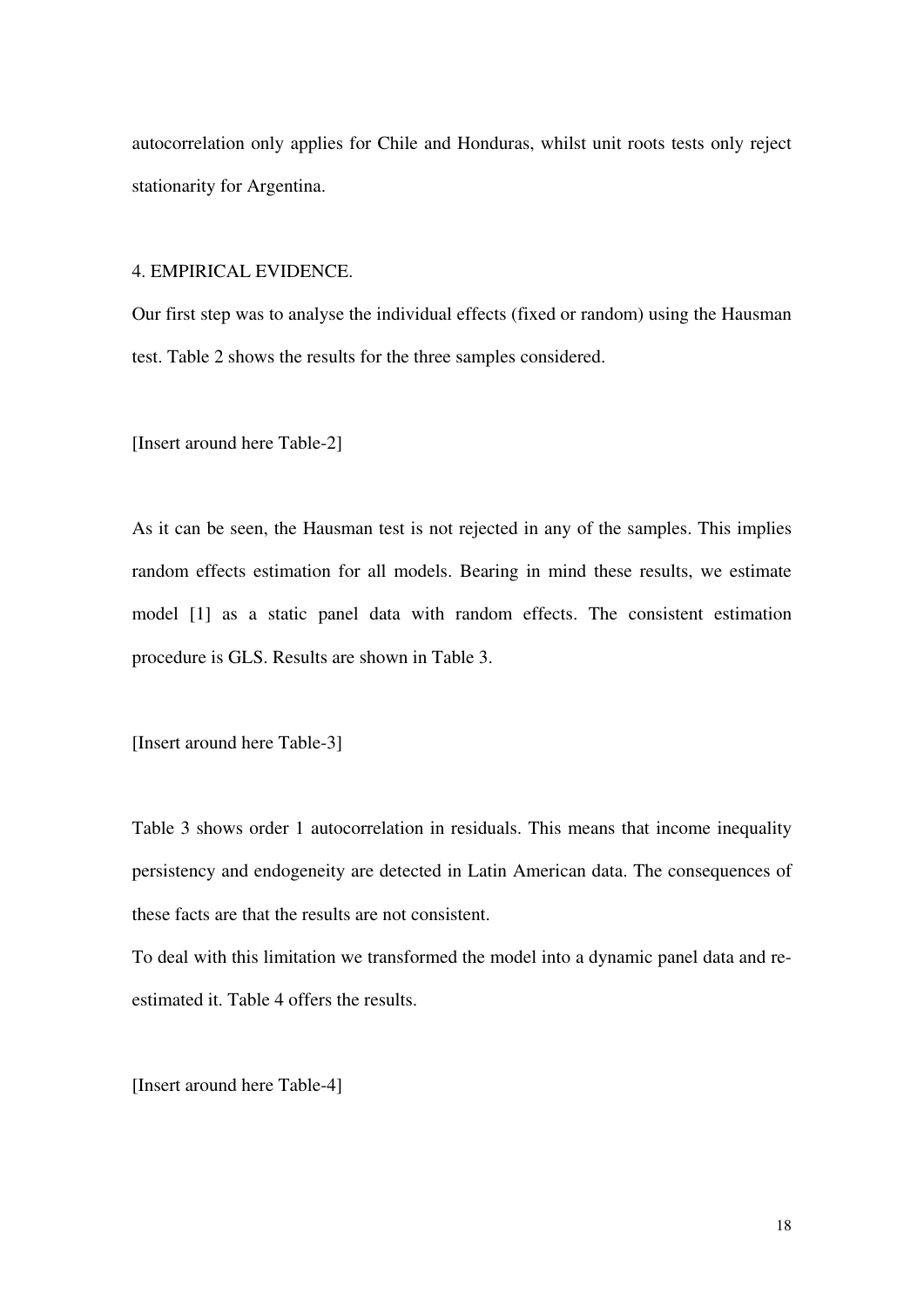Table 4 shows different results when series in levels or in first differences are used. Considering the previous result that some series in levels are not stationarity, we continue the estimation using the transformed series. First of all, Sargan test shows the validity of instruments. The main factors explaining inequality are:

Domestic redistributive policies; only public consumption (**Pub\_exp)** is statistically significant in all samples and its sign is positive. That is, the higher public consumption, the higher inequality is. The effect is more remarkable in upper middle-income countries.

Human capital and labour market institutions: low human capital (**hc\_low)** is positive and statistically significant for the total sample and for lower middle-income countries. High human capital (**hc\_high)** is positive and significant for the upper middle-income countries sample. Unemployment (**Un)** is also positively correlated in upper middleincome countries.

External financial flows: terms of trade **(Tot1)** have a positive and significant effect in all samples (either in levels or first differences). The effect is higher in lower middleincome countries. Foreign direct investment **(Fdi)** in differences is also positive and significant in the total sample and lower middle-income countries. Foreign aid **(Aid)** is negative and significant for lower middle-income countries. In other words, aid has had an egalitarian effect in the seven Latin American lower middle-income countries.

To sum up, public consumption, years of formal education (human capital) and labour market institutions are significant domestic factors to explain income inequality in Latin America. External factors do too: foreign investment increases inequality whereas foreign aid reduces it. Interestingly enough, remittances were not significant.

19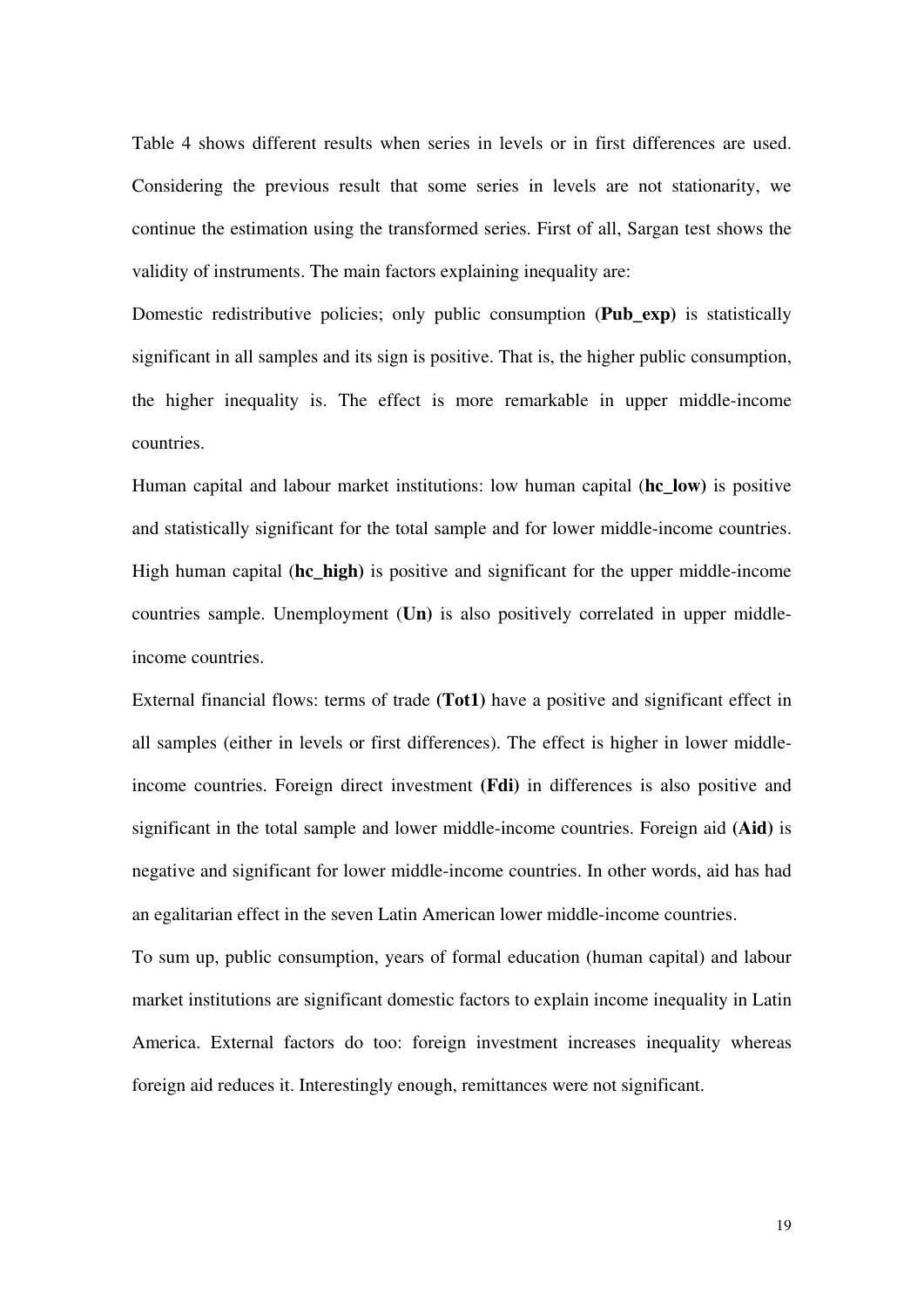In a further step, we deal with inequality persistence. We estimate an autoregressive panel data model in order to study the influence of this feature. Table 5 shows the results.

[Insert around here Table-5]

As Table 5 shows, inequality persistence is significant in all samples. The higher effect is in the upper middle-income countries. Public consumption remains positive and significant whilst terms of trade are not when lagged inequality is introduced in the model as an instrumental variable. Foreign direct investment and low human capital are still positive and significant in lower middle-income countries, whereas aid is still negative and significant. An interesting novelty is that remittances are now positive and significantly correlated with inequality in the mentioned subsample.

We also deal with the non-linearity of inequality. To our knowledge, this is the first time it is done. We consider a double-censored dynamic panel data. In this model, heterogeneity and autocorrelation parameters are estimated individually. Each sample country has its own estimation. Table 6a shows the parameters associated to regressors, whilst Table 6b shows the parameters for individual effects under random heterogeneity and autocorrelation.

[Insert around here Table-6a y b]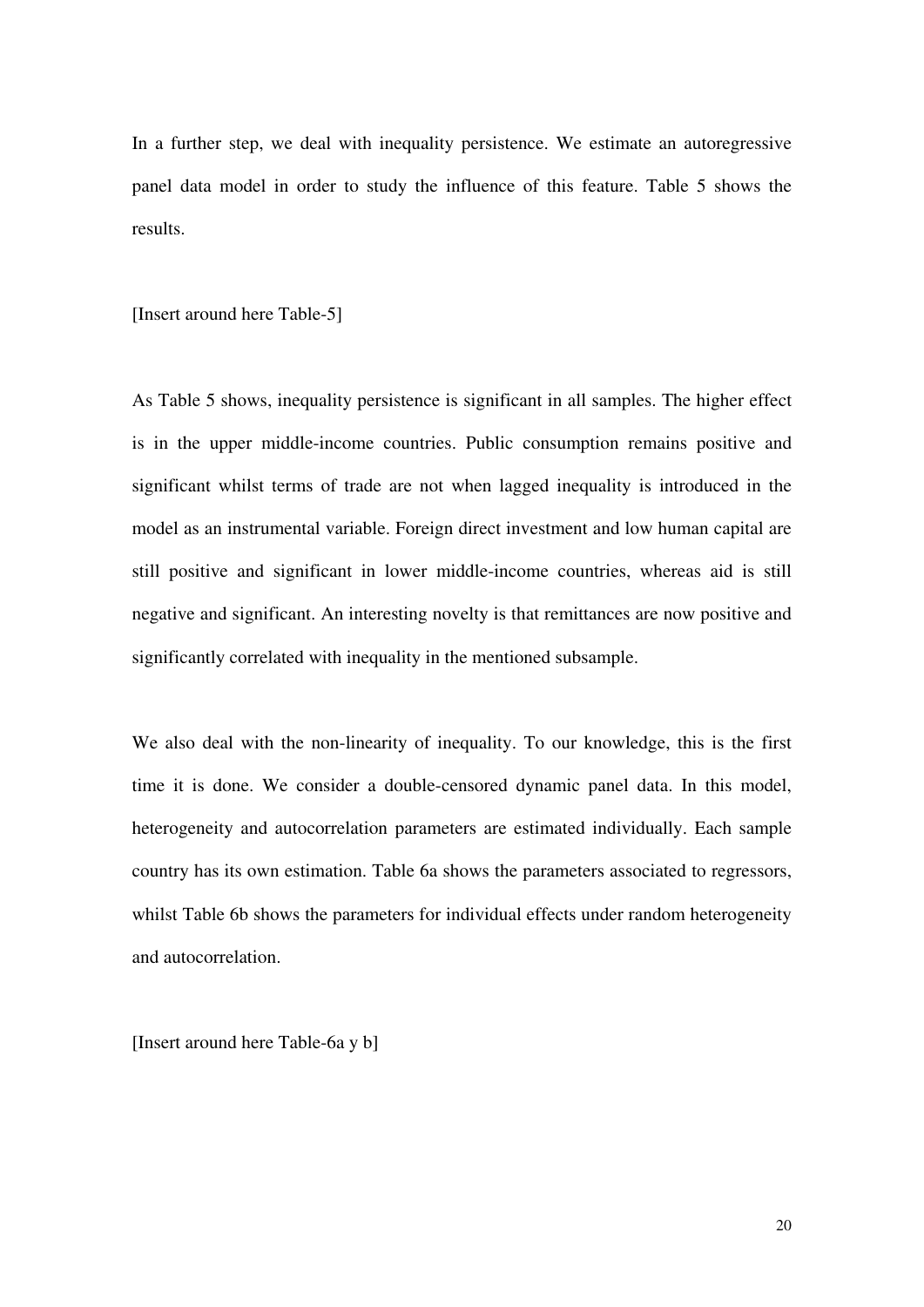As Table 6a shows, taking into account individual random effects and autocorrelation does not change our main results. Public consumption, low human capital, unemployment, terms of trade and foreign direct investment are positively correlated with inequality (although in the upper middle income countries, FDI is negative). Aid is still negative and significant for the total sample and for the lower middle-income countries.

Table 6b shows that inequality persistence is more significant in upper middle-income countries (only Ecuador shows a significant parameter among lower middle-income countries). The Ecuadorian value fits between 0.67 and 0.98, which indicated a highincome inequality autocorrelation. Remarkably enough, random effects are fairly high and different among countries. Argentina, Bolivia, Peru and Venezuela show high values, whereas Brazil, Mexico and Panama have lower levels of this feature.

Finally, to deal with the non-stationarity assumption, we estimate a static panel data model (15) in first differences by GLS. Table 7 shows the results.

[Insert around here Table-7]

In this case, human capital (medium and high) and foreign direct investment explain significantly inequality among upper middle-income countries. In lower middle-income countries, unemployment and aid (this time in per capita terms) are significant predictors of inequality.

It is worth enough mentioning that the use of differenced series reduces multicollinearity among regressors. This fact explains that agricultural (for the lower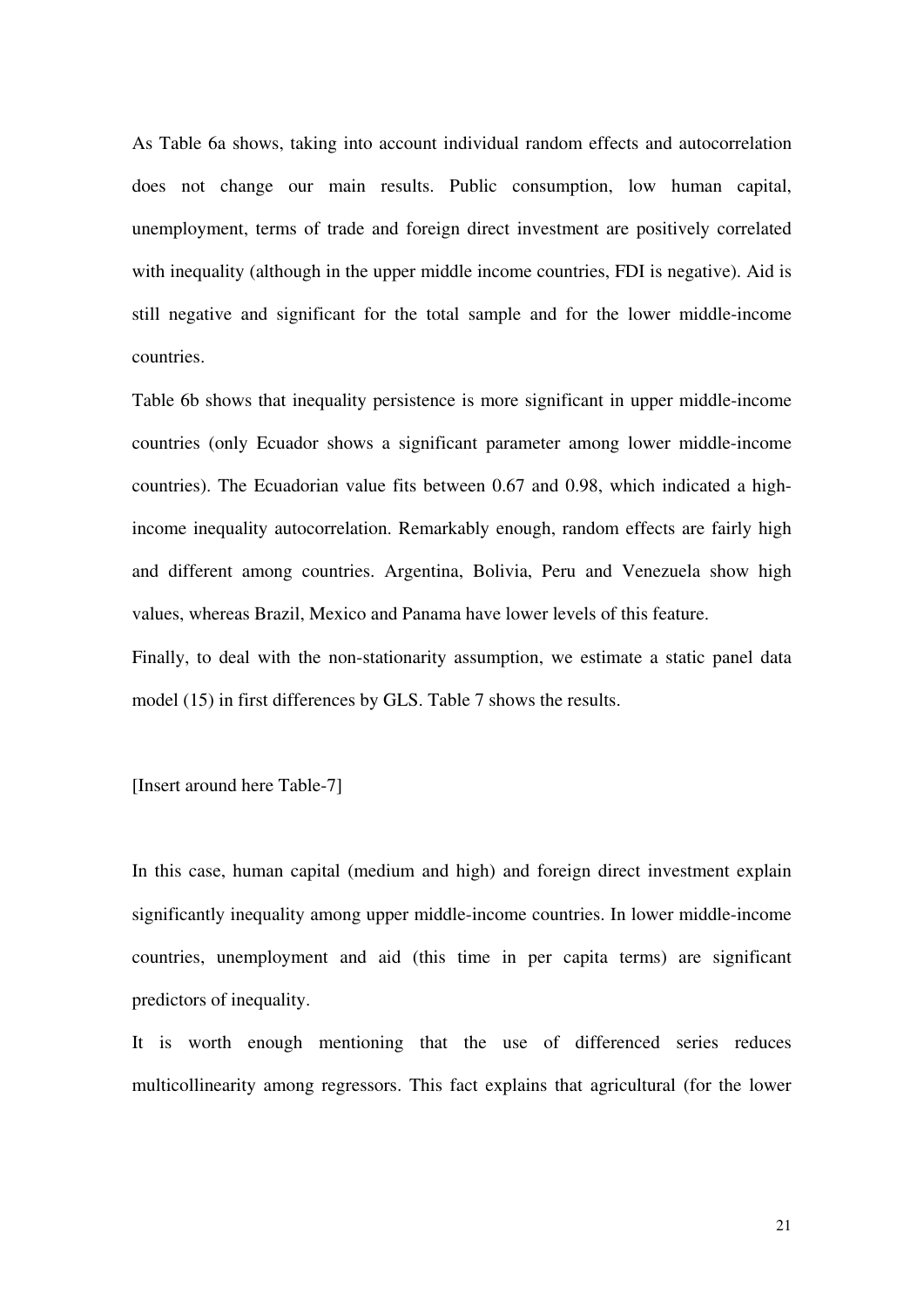middle-income sample) and industrial (in the case of upper middle-income sample) value added are now significant.

Remarkably enough, none of the public spending variables (except educational and for total sample) were statistically significant.

#### 5. CONCLUSION

Whereas the relationship between aid and growth has been largely investigated, this is not the case for aid and inequality. Latin America is the most unequal region all over the world. These facts justify the interest of this paper.

Literature has organised drivers of inequality around three vectors: domestic redistributive and productive policies; human capital and labour market institutions; and trade and external financial flows.

We use an empirical approach to the study of inequality in 18 Latin American countries for 1990-2008. We deal with endogeneity, autocorrelation and multicollinearity. We use static and dynamic panel data, autoregressive and double-censored models.

Contrary to previous literature, we find that aid has had an egalitarian effect in Latin American countries. In addition, public consumption, human capital, unemployment, terms of trade and foreign direct investment have a positive and significant relationship with income inequality. Remarkably enough, neither taxes nor social public spending and remittances are significantly linked to inequality.

The results are stronger in the case of the lower middle-income subsample.

Finally, persistence –measured as first order autocorrelation- is higher in upper middleincome countries than in lower middle-income countries. Conversely, dispersion does not discriminate incomes. Countries with the highest dispersion are Argentina, Bolivia,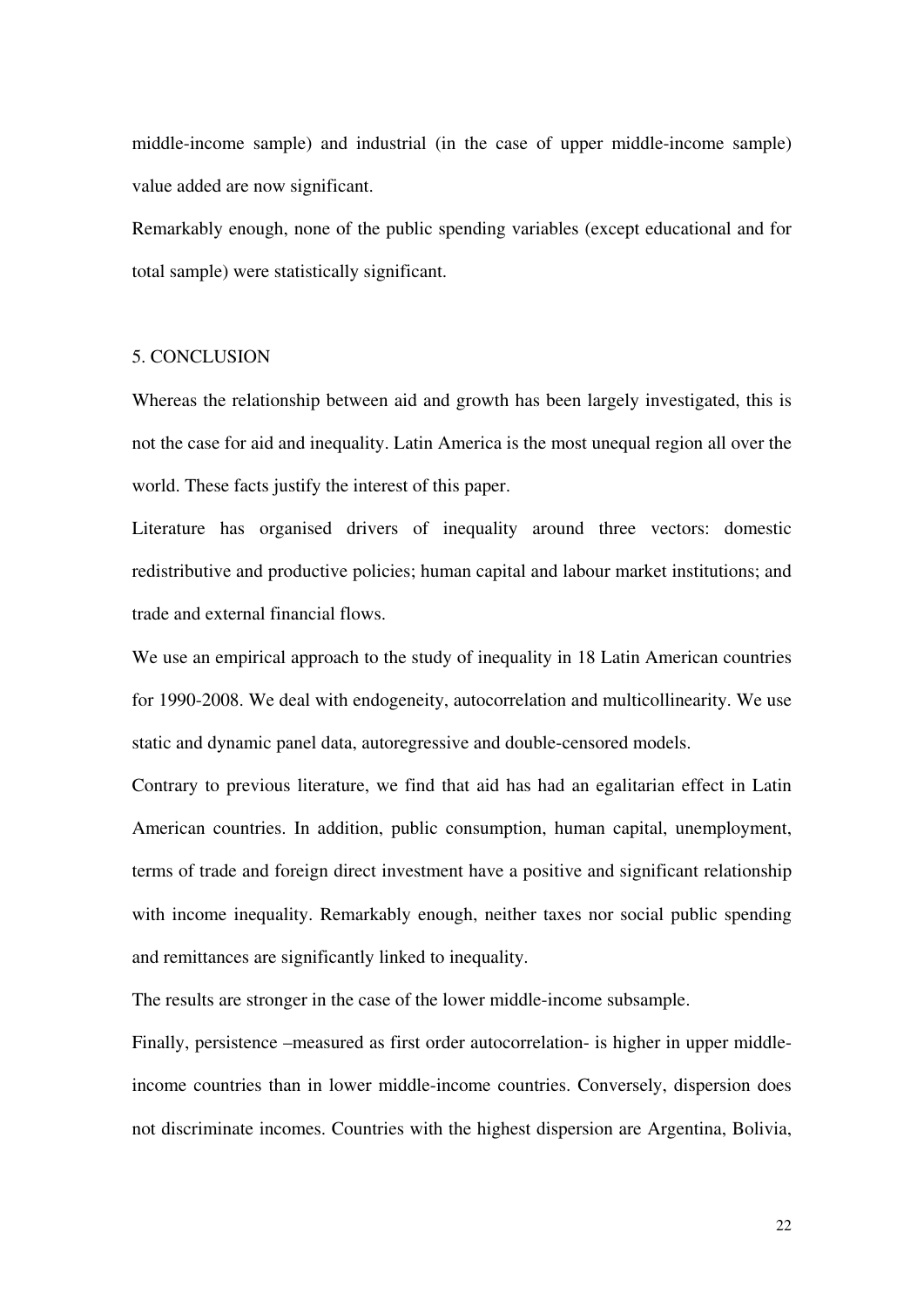Peru and Venezuela, whilst Brazil, Mexico and Panama are the countries with the lowest dispersion.

Some policy lessons could be derived from our findings. Firstly, if ODA flows have had an egalitarian impact in Latin America, the cuts of the amounts of ODA or the abandon of the continent by some donors. Should be revised. Second, ODA flows could go hand in hand with cash transfers. Donors could allocate a substantial pari of their ODA in cash transfers funds. This would imply higher ownership, use of local procedures and systems, higher alignment and could increase mutual accountability. In contrast, donors could lose political influence, but Paris-Accra-Busan principles for aid effectiveness would be enhanced. Lastly, our result should neves imply an excuse for not carry on the unavoidable fiscal reforms that Latin American countries need.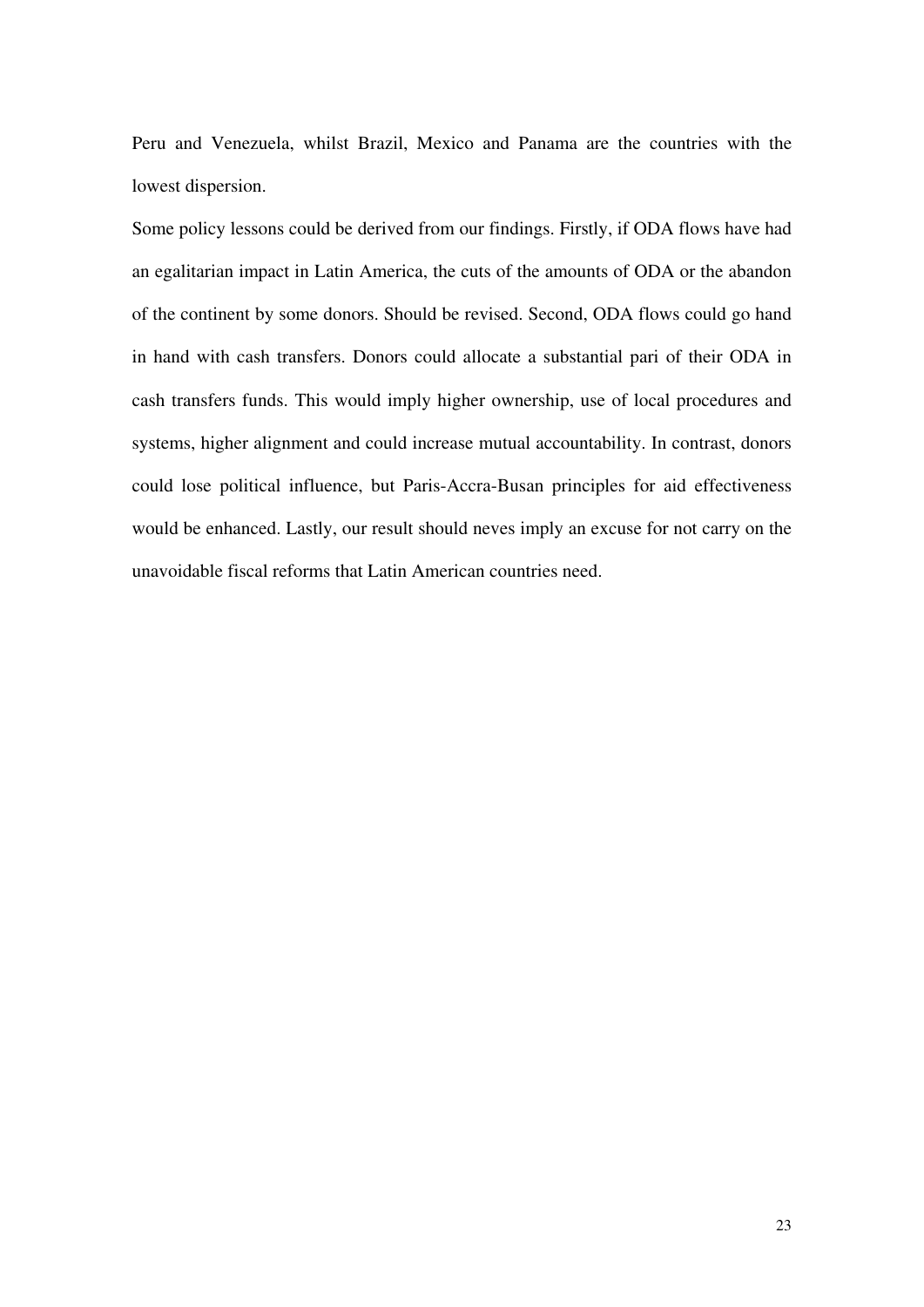#### REFERENCES

Acemoglu, D., Johnson, S. and Robinson, J.,: Reversal Fortune: Geography and Institutions in the Making of Modern World Income Distribution, Quarterly Journal of Economics, **117**(4), 1231-94. (2002.)

Acevedo, C. and Cabrera, M. : Social Policies or Private Solidarity? The Equalizing Role of Migration and Remittances in El Salvador, UNU-WIDER Working Paper 13. (2012)

Angeles, L. and Neanidis, K.C.: Aid Effectiveness: The Role of the Local Elite. Journal of Development Economics, **90**(1), 120-134. (2009.)

Arellano, M., Panel data econometrics. New York. Oxford University Press. (2003).

Arndt, C., Jones, S. and Tarp, F., Aid, Growth, and Development. Have We Come Full Circle? Journal of Globalization and Development **1(**2), 1-26 (2010)

Arndt, C., Jones, S. and Tarp, F., Aid Effectiveness. Opening the Black Box. UNU-WIDER Working Paper 44. (2011)

Bjørnskov, Ch., Do elites benefit from democracy and foreign aid in developing countries? [Journal of Development Economics,](http://www.sciencedirect.com/science/journal/03043878) **92** [\(2\)](http://www.sciencedirect.com/science?_ob=PublicationURL&_tockey=%23TOC%235936%232010%23999079997%231869729%23FLA%23&_cdi=5936&_pubType=J&view=c&_auth=y&_acct=C000054717&_version=1&_urlVersion=0&_userid=1807425&md5=664b4b06cd70faf7d8f2de546640f3f5), 115-124 (2010.)

Calderon, C., Chong, A. and Gradstein, M.: Can Foreign Aid Reduce Income Inequality and Poverty? Public Choice, **140(**1-2), 59-84 (2009)

Campos, R.; Esqueivel, G. and Lustig, N.: The Rise and Fallo f Income Inequality in Mexico, 1989-2010,, UNU-WIDER Working Paper 10. (2012)

CEPAL, La hora de la igualdad. Brechas por cerrar, caminos por abrir. Trigésimo tercer periodo de sesiones de la CEPAL. Santiago de Chile. CEPAL. (2010)

Contreas, D. and Ffrench-Davis, R.: Policy Regimes, Inequality, Poverty and Growth. The Chilean Experience, 1973-2010, UNU-WIDER Working Paper 04. (2012)

Cornia, G.A. Economic Integration, Inequality and Growth: Latin America vs. the European economies in transition. DESA Working Paper 101.(2011)

Cornia, G.A.: Inequality Trends and Their Determinants. Latin America Over 1990- 2010", UNU-WIDER Working Paper 09. (2012)

Cuesta, J.; González, M and Larrú, J.M., ¿Contribuye la Ayuda al Desarrollo a Reducir la Desigualdad?, Revista de Economía Mundial **15**, 203-233. (2006)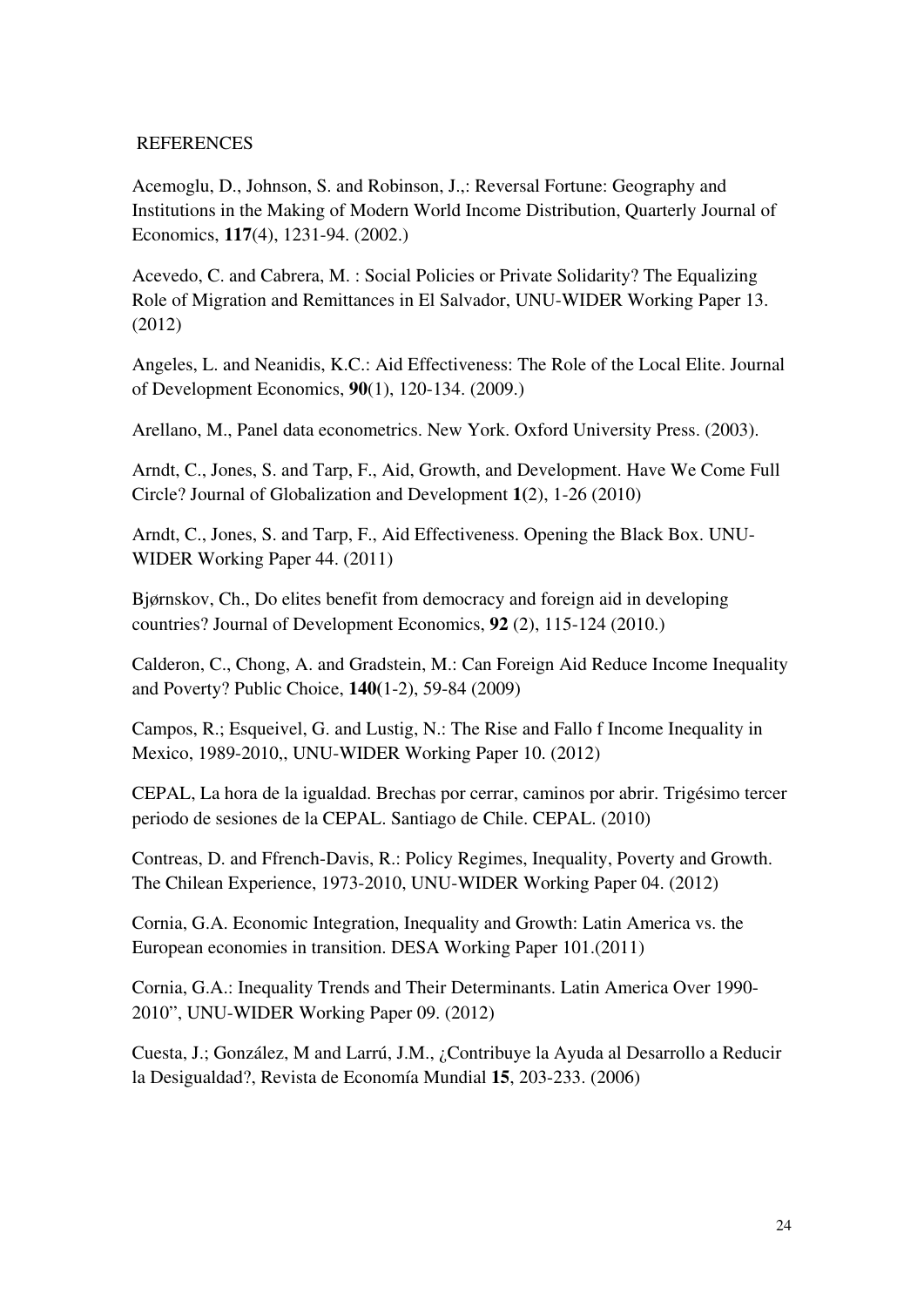Doucouliagos, H. and Paldam, M.,. The Ineffectiveness of Development Aid on Growth: An Update Covering Four Years of Research. European Journal of Political Economy, **27**(2), 399-404. (2011)

Dovern, J. and Nunnenkamp, P.,: Aid and Growth Accelerations: An Alternative Approach to Assessing the Effectiveness of Aid. Kyklos, **60**(3), 359-383. (2007)

Engerman, S. and Sokoloff, K.,: Factor Endowments, Inequality, and Paths of Development Among New World Economies. Economia, **3**, 41-109. (2002)

Gasparini, L. and Lustig, N.,. The Rise and Fall of Income Inequality in Latin America, in: Ocampo, J.A. and Ross, J. (eds.), Oxford Handbook of Latin American Economics, Oxford, Oxford University Press, chapter 28. (2011)

Geweke, J. and Keane, M.,:.An empirical analysis of earnings dynamics among men in the PSID: 1968-1989. Journal of Econometrics, **96**, 293-356. (2000)

Goñi, E., Humberto López, J. and Servén, L., Fiscal Redistribution and Income Inequality in Latin America. World Development **39**(9), 1558-1569. (2011)

Gourieroux, C. and Monfort, A.,. Simulation-based inference: a survey with special reference to panel data models. Journal of Econometrics, **5**, 5-33. (1993)

Hadri, K., Testing for stationarity in heterogeneous panel data. The Econometrics Journal, **3,** 148-161. (2000.)

Hajivassiliou, V. and McFadden, D.,. The method of simulated scores for estimating limited dependent variable models. Econometrica, **66**, 863-896. (1998)

Hajivassiliou, V., McFadden, D. and Ruud, P.,. Simulation of multivariate normal rectangle probabilities and their derivatives: theoretical and computational results. Journal of Econometrics, **72**, 85-134. (1996)

Hodler, R. and Raschky, P.,. Foreign Aid and Enlightened Leaders. Monash University. Department of Economics Discussion Paper 54. (2010)

Honoré, B. E. and Hu, L.,. Estimation of cross sectional and panel data censored regression models with endogeneity. Journal of Econometrics, **122**, 293-316. (2004)

Im, K., Pesaran, M.H. and Shin, Y.,. Testing for unit roots in heterogeneous panels. Journal of Econometrics, **115**, 53-74. (2003)

Juselius, K., Framroze, N. and Tarp, F.,. The Long-Run Impact of Foreign Aid in 36 African Countries. UNU-WIDER Working Paper 51. (2011)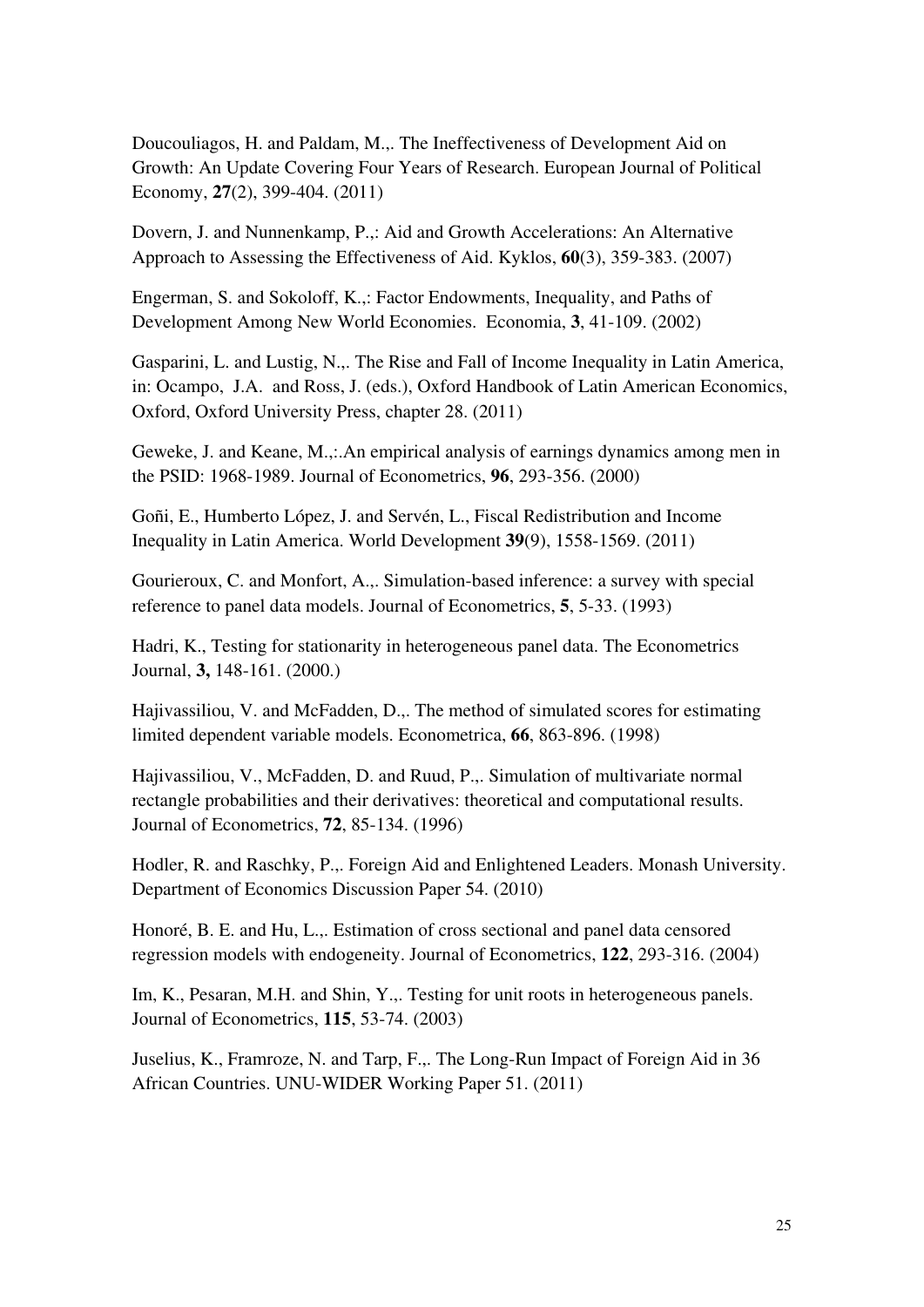Klasen, S.; Otter, T. and. Villalobos Barría, C.: The Dynamics of Inequality Change in a Highly Dualistics Economy. Honduras, 1991-2007, UNU-WIDER Working Paper 17. (2012)

Leyton, T. & Nielson, D.. Aiding Inequality: The Effect of Foreign Aid on Income Inequality. Mimeo. Brigham Young University. (2008)

Lustig, N.; López-Calva, L.F. and Ortiz-Juárez, E.,. The Decline in Inequality in Latin America: How Much, Since When and Why. Tule Economics Working Paper 1118. (2011)

Martorano, B. and Cornia, A.,. IDLA dataset: a Tool to Analyze Recent Changes in Income Inequality in L.A. (mark 0). (2011)

Mekasha, T.J. and Tarp, F.. Aid and Growth. What Meta-Analysis Reveals, UNU-WIDER Working Paper 22. (2011)

Milanovic, B.,. Global Inequality and the Global Inequality Extraction Ratio. The Story of the Past Two Centuries. World Bank Policy Research Working Paper 5044. (2009)

Minoiu, C. and Reddy, S.,. Development Aid and Economic Growth: A Positive Long-Run Relation. [The Quarterly Review of Economics and Finance,](http://econpapers.repec.org/article/eeequaeco/) **50** (1), 27-39. (2010)

Nowak-Lehmann, F., Martínez-Zarzoso, I., Herzer, D., Klasen, S. and Dreher, A.,. In Search for a Long-Run Relationship between Aid and Growth: Pitfalls and Findings. Ibero-America Institute for Economic Research Discussion Paper 196(19). (2009)

Ponce, J. and Vos, R. Redistribution without Structural Change in Ecuador. Rising and Falling Income Inequality in the 1990s and 2000s, UNU-WIDER Working Paper 12. (2012)

Prados de la Escosura, L. When Did Latin America Fall Behind? in S. Edwards, G. Esquivel, and G. Márquez (eds.) The Decline of Latin American Economies. Growth, Institutions, and Crisis, Chicago: University of Chicago Press/ N.B.E.R., pp. 15-57. (2007a.)

Prados de la Escosura, L. Inequality and Poverty in Latin America: A Long-Run Exploration, in T.J. Hatton, K.H. O'Rourke, and A.M. Taylor (eds.), The New Comparative Economic History, Cambridge, Ma: M.I.T. Press, pp. 291-315. (2007b)

Robinson, J.. The Political Economy of Inequality. European Research Forum Working Paper 493. (2009)

Robinson, J. "The Political Economy of Redistributive Policies", in López-Calva L. & Lustig, N. Declining Inequality in Latin America: A Decade of Progress? Brookings Institution Press and UNDP, Washington and New York. Chapter 3, pp.39-71. (2010)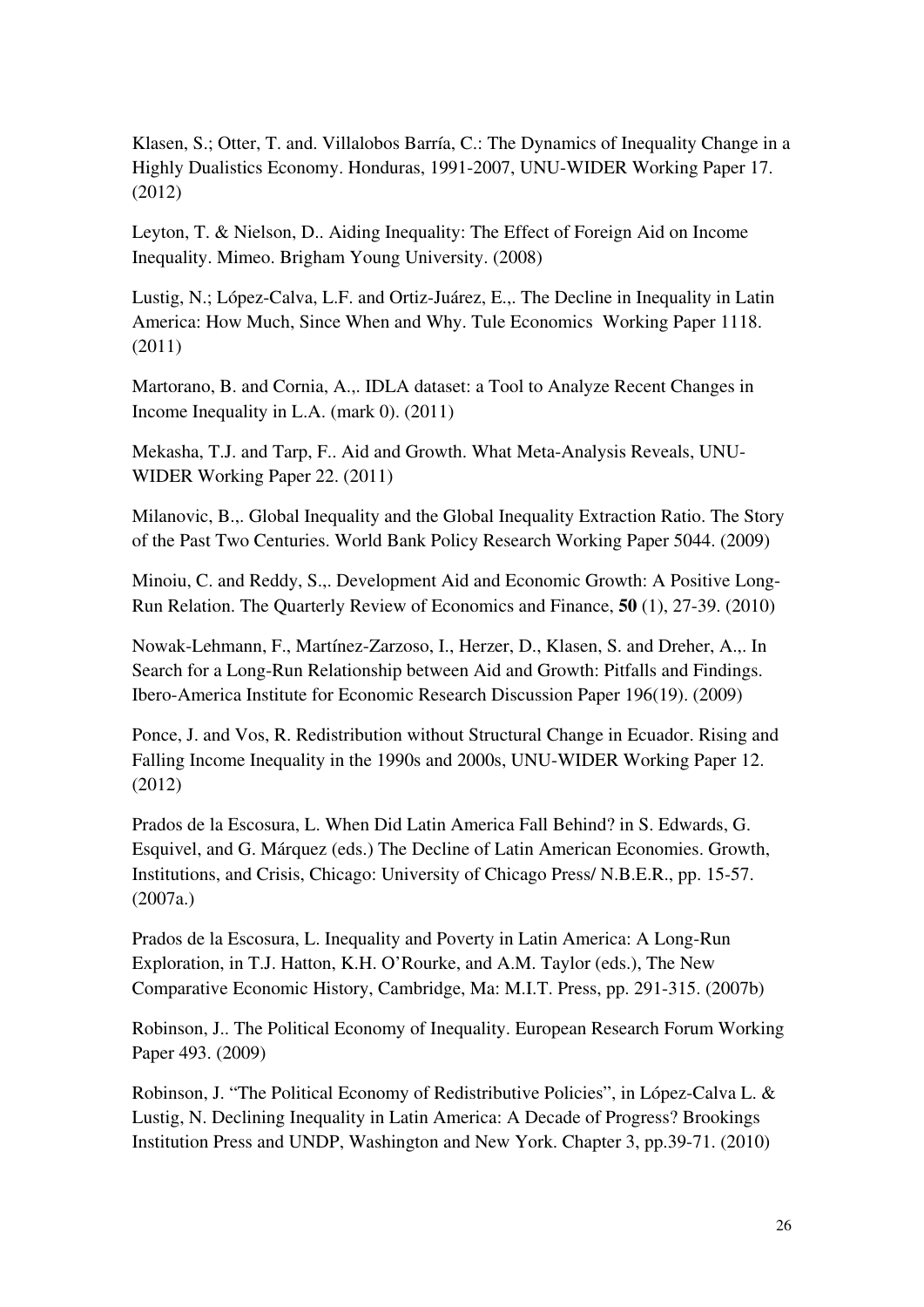Tezanos, S.; Guijarro, M. and Quiñones, A., Inequality, Aid and Growth: Macroeconomic Impact of Aid Grants and Loans in Latin America and the Caribbean, forthcoming in Journal of Applied Economics. (2012)

Train, K. E.,. Discrete choice methods with simulation. Cambridge. Cambridge University Press. (2003)

Williamson, J.G., Five Centuries of Latin American Inequality. NBER Working Paper 15305. (2009)

Wooldridge, J. M., Simple solutions to the initial conditions problem in dynamic, nonlinear, panel data models with unobserved heterogeneity. Journal of Applied Econometrics **20**(1), 39-54. (2005)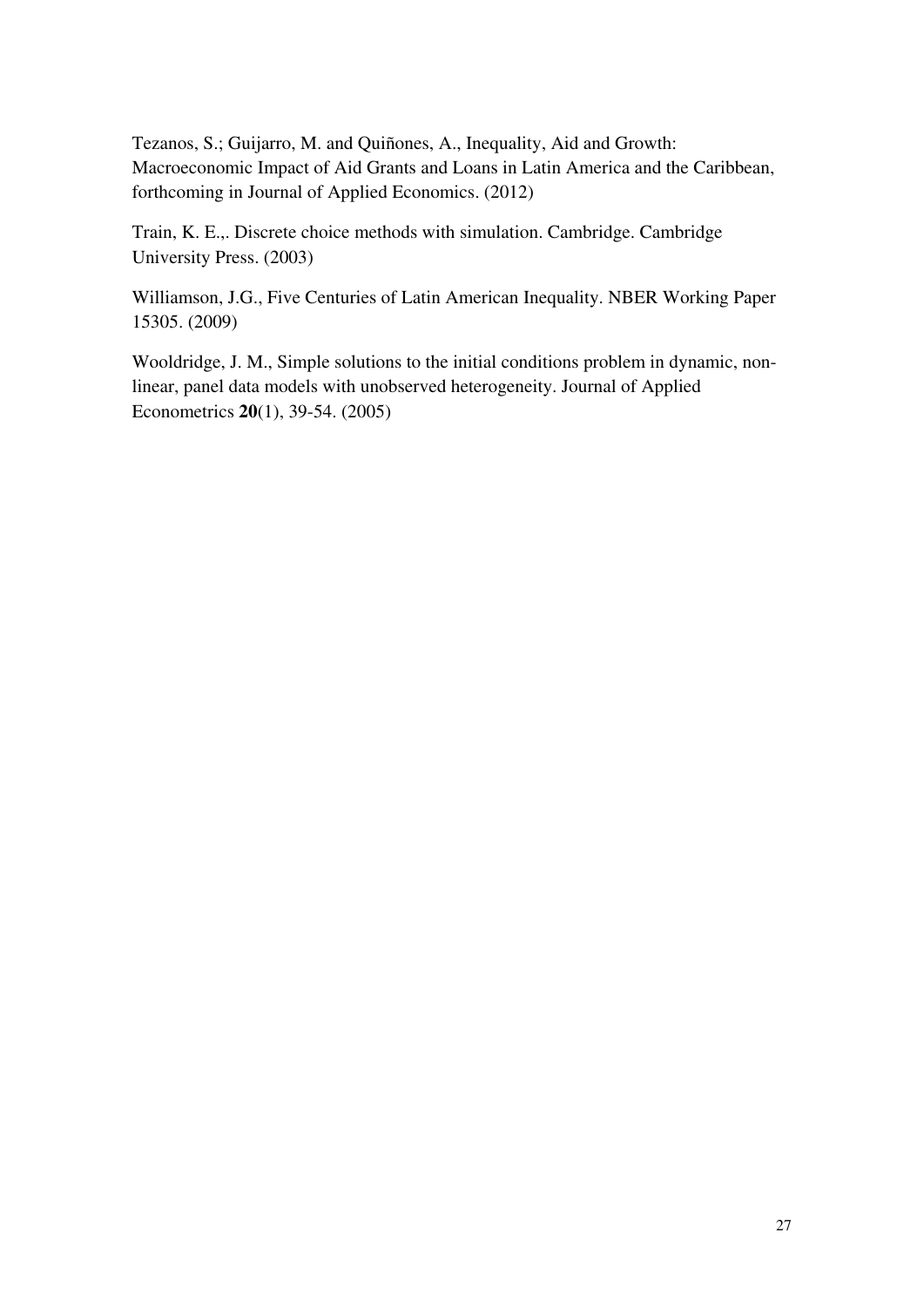### TABLES

## **Table 1**. Descriptive Statistics.

| Data in levels     |         |          |          |        |                           |                 |                  |             |                 |  |  |
|--------------------|---------|----------|----------|--------|---------------------------|-----------------|------------------|-------------|-----------------|--|--|
| Countries          | observ. | min      | mean     | max    | std.dev                   | <b>ADF</b> test | <b>KPSS</b> test | $Q(1)$ test | p-value         |  |  |
| Argentina          | 19      | 44.432   | 48.358   | 53.264 | 2.572                     | $-1.837$        | 0.289            | 13.958      | $[0.0002]^{**}$ |  |  |
| Bolivia            | 18      | 49.400   | 56.359   | 61.703 | 3.181                     | $-2.112$        | 0.466            | 12.060      | $[0.0005]$ **   |  |  |
| <b>Brazil</b>      | 19      | 54.214   | 58.269   | 60.379 | 1.786                     | $-2.507$        | 0.682            | 13.948      | $[0.0002]^{**}$ |  |  |
| Chile              | 19      | 51.822   | 54.289   | 55.451 | 1.201                     | $-0.611$        | 0.479            | 15.336      | $[0.0001]**$    |  |  |
| Colombia           | 19      | 51.320   | 55.657   | 58.900 | 2.100                     | $-1.856$        | 0.598            | 12.224      | $[0.0005]^{**}$ |  |  |
| Costa Rica         | 19      | 43.956   | 46.711   | 49.884 | 1.925                     | $-1.041$        | 0.616            | 10.459      | $[0.001]^{**}$  |  |  |
| Dominican Republic | 19      | 47.208   | 49.895   | 51.998 | 1.363                     | $-1.544$        | 0.347            | 6.358       | $[0.0117]$ *    |  |  |
| Ecuador            | 14      | 50.157   | 55.360   | 58.822 | 2.399                     | $-0.114$        | 0.523            | 7.469       | $[0.0063]$ **   |  |  |
| El Salvador        | 19      | 46.102   | 50.547   | 53.446 | 2.128                     | $-0.219$        | 0.469            | 10.403      | $[0.0013]^{**}$ |  |  |
| Guatemala          | 17      | 53.227   | 56.056   | 58.221 | 1.420                     | $-0.081$        | 0.509            | 6.793       | $[0.0092]^{**}$ |  |  |
| Honduras           | 19      | 52.765   | 55.249   | 58.252 | 1.491                     | $-1.772$        | 0.559            | 2.456       | [0.1171]        |  |  |
| Mexico             | 19      | 49.760   | 52.604   | 54.717 | 1.680                     | $-0.403$        | 0.541            | 17.057      | $[0.0000]^{**}$ |  |  |
| Nicaragua          | 14      | 50.220   | 53.237   | 56.331 | 2.141                     | $-1.419$        | 0.482            | 12.731      | $[0.0004]^{**}$ |  |  |
| Panama             | 19      | 52.093   | 55.235   | 56.653 | 1.095                     | 0.545           | 0.319            | 6.270       | $[0.0123]$ *    |  |  |
| Paraguay           | $14\,$  | 52.139   | 55.797   | 58.377 | 1.763                     | $-0.125$        | 0.434            | 5.330       | $[0.0210]$ *    |  |  |
| Peru               | 18      | 46.400   | 50.604   | 55.538 | 3.022                     | $-1.813$        | 0.185            | 1.695       | [0.19297]       |  |  |
| Uruguay            | 19      | 42.114   | 43.947   | 47.056 | 1.541                     | $-0.098$        | 0.671            | 14.418      | $[0.0001]$ **   |  |  |
| Venezuela          | 19      | 41.200   | 44.882   | 47.633 | 2.196                     | $-1.979$        | 0.190            | 8.171       | $[0.0043]$ **   |  |  |
|                    |         |          |          |        | Data in first differences |                 |                  |             |                 |  |  |
| <b>Countries</b>   | observ. | min      | mean     | max    | std.dev                   | <b>ADF</b> test | <b>KPSS</b> test | $Q(1)$ test | p-value         |  |  |
| Argentina          | 18      | $-3.332$ | 0.022    | 2.798  | 1.457                     | $-2.218$        | 0.299            | 1.023       | [0.3118]        |  |  |
| Bolivia            | 17      | $-3.234$ | 0.158    | 4.700  | 2.234                     | $-4.306$        | 0.120            | 1.079       | [0.2989]        |  |  |
| <b>Brazil</b>      | 18      | $-1.021$ | $-0.342$ | 0.105  | 0.337                     | $-2.250$        | 0.513            | 3.158       | [0.0755]        |  |  |
| Chile              | 18      | $-0.913$ | $-0.177$ | 0.316  | 0.368                     | $-1.995$        | 0.328            | 7.676       | $[0.0056]^{**}$ |  |  |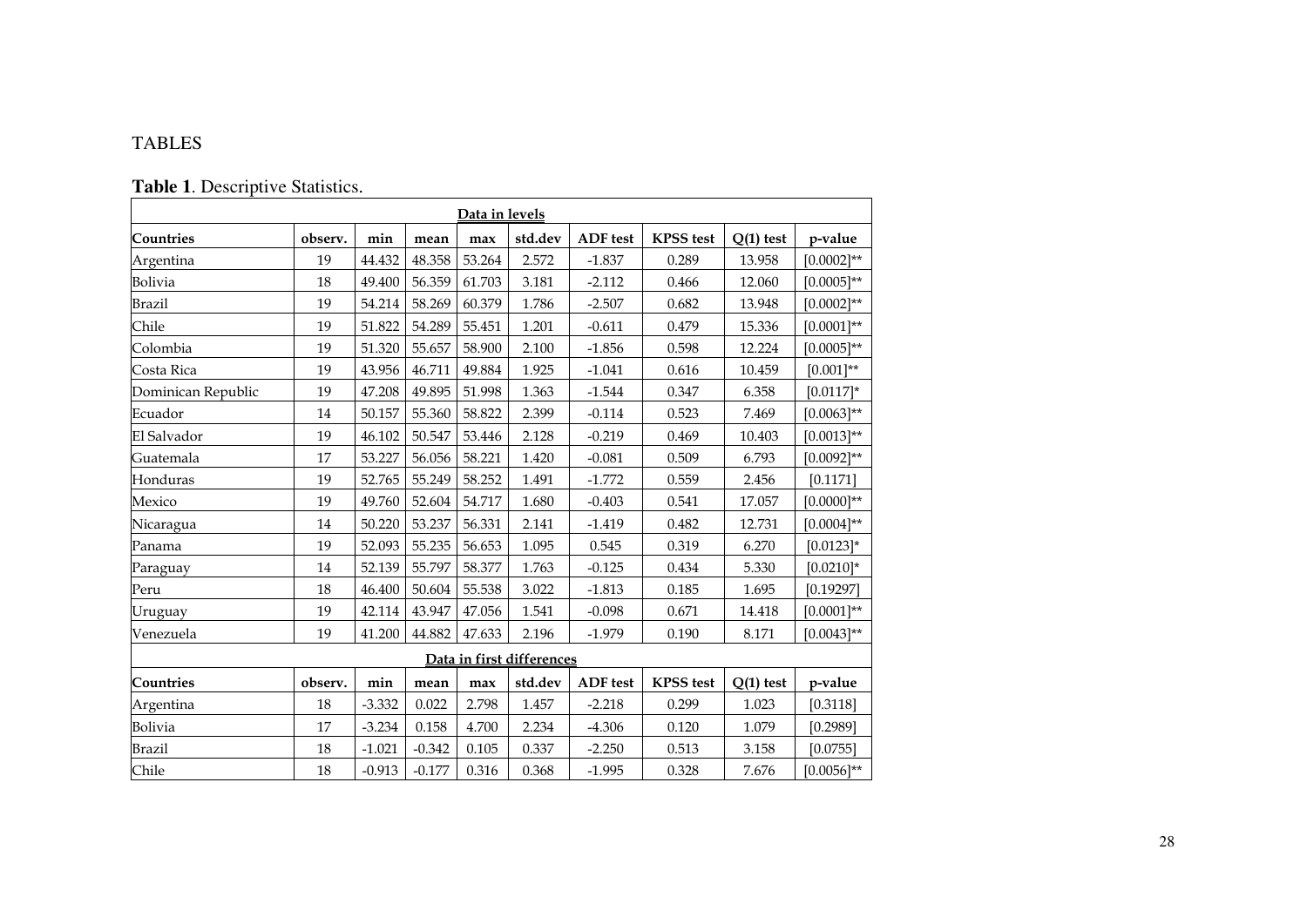| Colombia           | 18 | $-1.102$ | 0.388    | 2.257 | 0.941 | $-2.613$ | 0.088 | 0.030 | [0.8619]     |
|--------------------|----|----------|----------|-------|-------|----------|-------|-------|--------------|
|                    |    |          |          |       |       |          |       |       |              |
| Costa Rica         | 18 | $-1.223$ | 0.261    | 4.098 | 1.322 | $-3.194$ | 0.070 | 2.549 | [0.1104]     |
| Dominican Republic | 18 | $-3.529$ | 0.061    | 1.976 | 1.310 | $-2.965$ | 0.095 | 1.177 | [0.2780]     |
| Ecuador            | 13 | $-3.717$ | $-0.510$ | 0.986 | 1.317 | $-2.054$ | 0.263 | 0.290 | [0.5899]     |
| El Salvador        | 18 | $-3.578$ | $-0.320$ | 1.290 | 1.359 | $-3.184$ | 0.148 | 1.216 | [0.2702]     |
| Guatemala          | 16 | $-2.576$ | $-0.208$ | 2.011 | 1.187 | $-6.306$ | 0.039 | 0.303 | [0.5818]     |
| Honduras           | 18 | $-3.654$ | 0.101    | 2.950 | 1.717 | $-4.332$ | 0.076 | 4.033 | $[0.0446]$ * |
| Mexico             | 18 | $-1.411$ | $-0.092$ | 0.971 | 0.687 | $-3.226$ | 0.316 | 1.972 | [0.1602]     |
| Nicaragua          | 13 | $-1.340$ | $-0.249$ | 1.664 | 0.924 | $-0.712$ | 0.187 | 0.355 | [0.5511]     |
| Panama             | 18 | $-1.392$ | $-0.162$ | 1.106 | 0.779 | $-2.960$ | 0.380 | 0.000 | [0.9977]     |
| Paraguay           | 13 | $-2.917$ | $-0.480$ | 0.944 | 1.095 | $-2.499$ | 0.130 | 0.022 | [0.8828]     |
| Peru               | 17 | $-6.670$ | 0.037    | 3.763 | 2.767 | $-3.091$ | 0.232 | 0.474 | [0.4911]     |
| Uruguay            | 18 | $-2.364$ | 0.130    | 1.305 | 0.885 | $-5.784$ | 0.130 | 3.145 | [0.0762]     |
| Venezuela          | 18 | $-4.161$ | $-0.072$ | 2.296 | 1.711 | $-2.713$ | 0.316 | 0.155 | [0.6936]     |

**Note:** (\*) and (\*\*)denote significant at 5% and 1%, respectively. ADF test is stationary test with intercept and without trend; H0: variable is I(0); the significant values to reject H0 are -3.43; -2.86 and -2.57 at 1%, 5% and 10%, respectively. KPSS is stationary test without trend; H0: variable is I(1); the significant values to reject H0 ar 0.74, 0.46 and 0.35 at 1%, 5% and 10%, respectively. Q(lag=1) is autorregresive Box Pierce test with H0: No serial correlation; we accept H0 when prob. is high [Q < Chisq(lag)].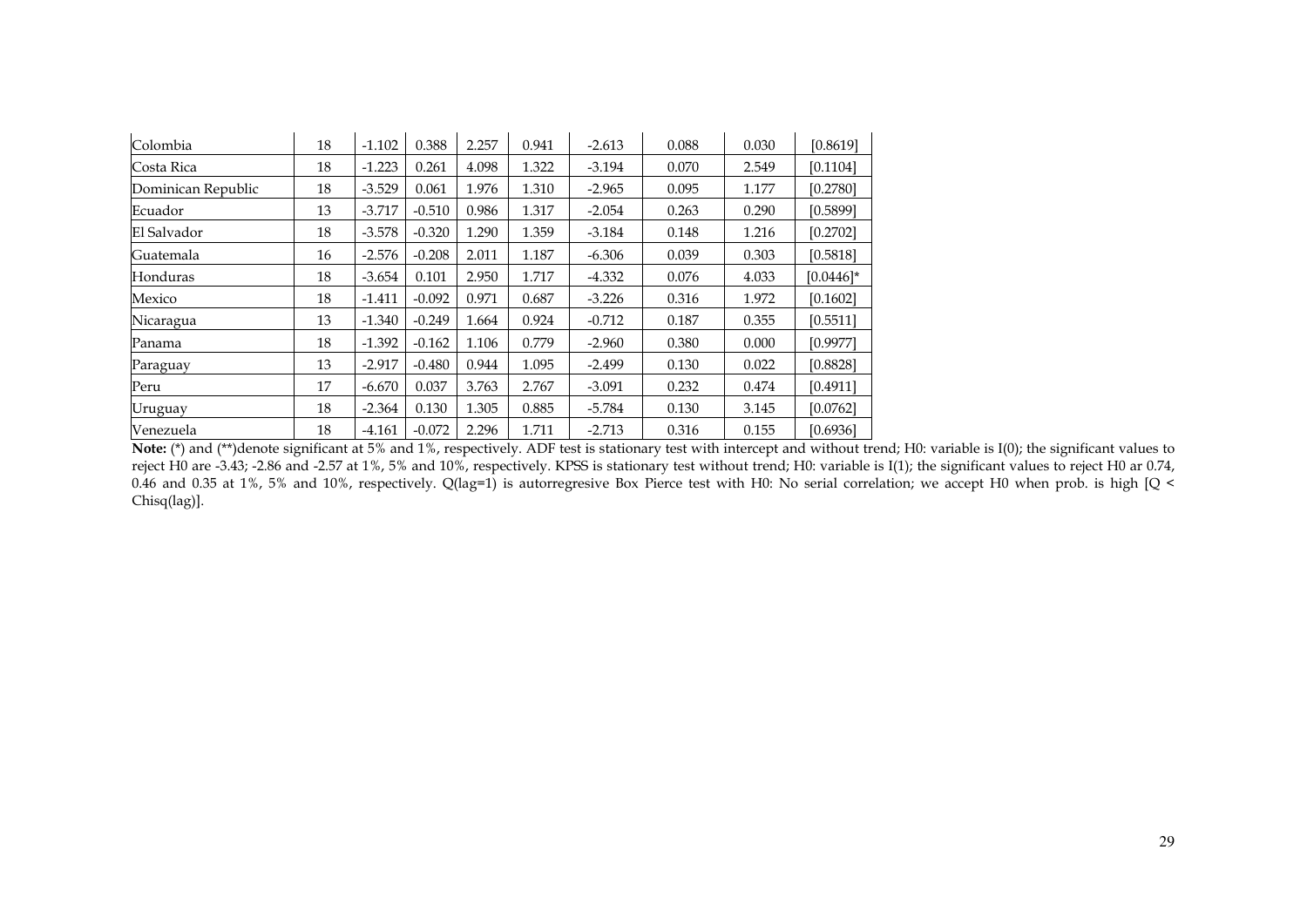**Table 2**. Hausman test

| <b>Samples</b>      | Hausman test | p-value  |
|---------------------|--------------|----------|
| Whole sample        | 1.6438       | [0.9901] |
| Lower middle income | 4.9012       | [0.6720] |
| Upper middle income | 5.0260       | [0.5405] |

**Note:** H0 is that the estimates of random effects and fixed effects do not differ substantially, if H0 is rejected then select a fixed effects model.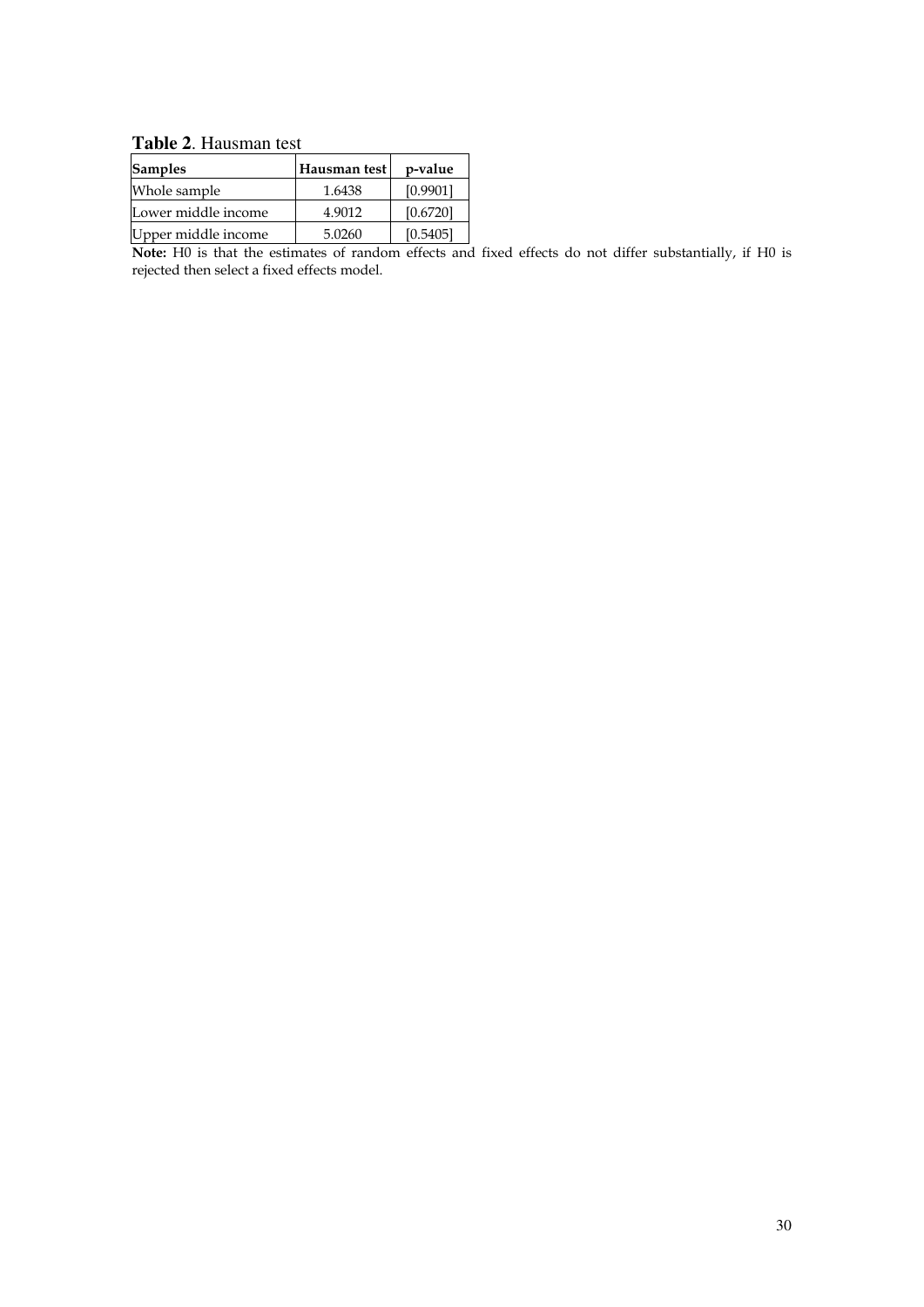| <b>Samples</b>        | Whole sample |                | Upper-middle income           |              |             |              |  | Lower-middle income |  |  |
|-----------------------|--------------|----------------|-------------------------------|--------------|-------------|--------------|--|---------------------|--|--|
| <b>Regressors</b>     | Coefficient  | t-prob         | Coefficient                   | t-prob       | Coefficient | t-prob       |  |                     |  |  |
| pub_exp               | 0.1067       | $[0.015]$ *    | 0.2133                        | $[0.031]$ *  | 0.5556      | $[0.000]$ ** |  |                     |  |  |
| tot1                  | $-0.0273$    | 0.237          |                               |              |             |              |  |                     |  |  |
| Fdi                   | 0.0651       | $[0.003]$ **   | 0.0782                        | $[0.001]**$  | 0.0378      | 0.115        |  |                     |  |  |
| Remittance            | $-0.0831$    | $[0.000]$ **   | $-0.3565$                     | $[0.018]*$   | $-0.1040$   | 0.141        |  |                     |  |  |
| Aid                   | $-0.2649$    | 0.224          | $-0.6651$                     | $[0.046]$ *  | $-0.3371$   | $[0.002]$ ** |  |                     |  |  |
| Cpi                   |              |                |                               |              | 0.0314      | $[0.041]$ *  |  |                     |  |  |
| hc_low                | 0.6000       | $[0.018]^{**}$ | 0.5905                        | $[0.000]$ ** |             |              |  |                     |  |  |
| hc_medium             | 0.1825       | $[0.000]$ **   |                               |              |             |              |  |                     |  |  |
| hc_high               | 0.8431       | $[0.001]$ **   | 0.1405                        | $[0.013]*$   |             |              |  |                     |  |  |
| Un                    | 0.2513       | $[0.000]$ **   | 0.8515                        | $[0.000]$ ** | $-0.5895$   | $[0.000]$ ** |  |                     |  |  |
| $R^{\wedge}2$         | 63.87%       |                | 49.53%                        |              | 59.79%      |              |  |                     |  |  |
| $AR(1)$ test $N(0,1)$ | 4.737        | $[0.000]$ **   | 5.989                         | $[0.000]$ ** | 4.5283      | $[0.000]$ ** |  |                     |  |  |
| $AR(2)$ test $N(0,1)$ | 0.4873       | [0.626]        | 1.642<br>$\sim$ $\sim$ $\sim$ | [0.101]      | 1.384       | [0.166]      |  |                     |  |  |

**Table 3**. Results of static panel data estimated by GLS within-between.

**Note:** (\*) and (\*\*)denote significant at 5% and 1%, respectively.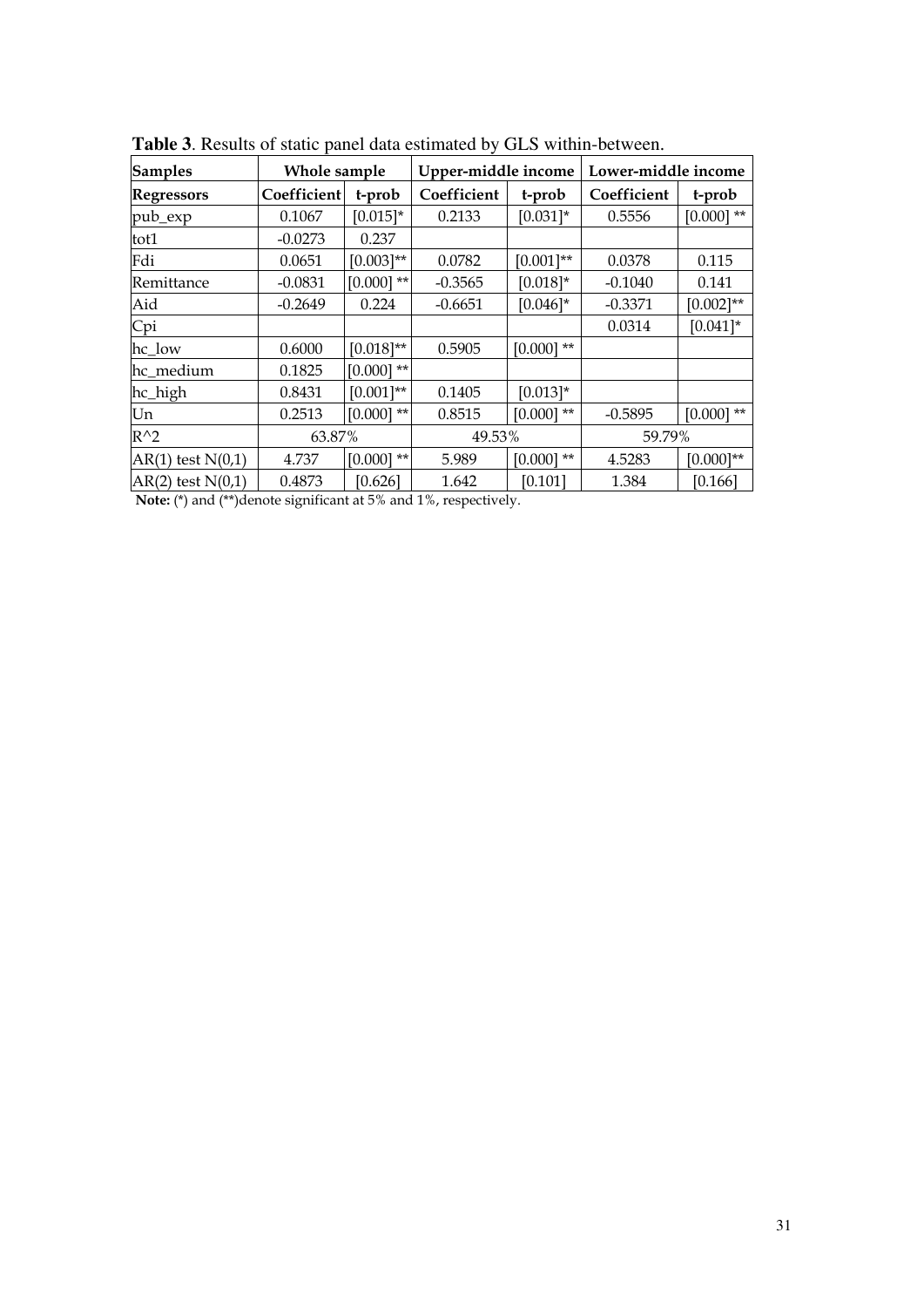| <b>Samples</b>    |           | Whole sample            |          |                                       |        | Upper-middle income                      |        |                                     |                         | Lower-middle income |                               |                |
|-------------------|-----------|-------------------------|----------|---------------------------------------|--------|------------------------------------------|--------|-------------------------------------|-------------------------|---------------------|-------------------------------|----------------|
| Dynamic<br>model  |           | None<br>transformations |          | <b>Differences</b><br>transf.         |        | None                                     |        | transformations Differences transf. | None<br>transformations |                     | <b>Differences</b><br>transf. |                |
| <b>Regressors</b> | Coef.     | t-prob                  | Coef.    | t-prob                                | Coef.  | t-prob                                   | Coef.  | t-prob                              | Coef.                   | t-prob              | Coef.                         | t-prob         |
| pub_exp           | 0.7344    | $[0.003]^{**}$          |          |                                       |        | $1.2183$ [0.000]** $ 1.6335 $ [0.000] ** | 1.6313 | $[0.000]$ **                        | 0.9295                  | $[0.000]$ **        | 0.8470                        | $[0.024]$ *    |
| tot1              | 0.1665    | $[0.000]$ **            |          | $0.0885$ [0.000]** 0.1811             |        | $[0.019]$ *                              | 0.0844 | 0.0650                              | 0.1063                  | $[0.000]$ **        | 0.0703                        | $[0.003]^{**}$ |
| Fdi               | 0.0870    | [0.216]                 |          | $0.1428$ [0.004] <sup>**</sup> 0.0560 |        | 0.2280                                   | 0.0085 | 0.9190                              | 0.1430                  | $[0.000]$ **        | 0.0864                        | $[0.000]$ **   |
| remittance        | 0.0900    | [0.690]                 | 0.0157   | 0.9350                                | 0.6147 | 0.0660                                   | 0.4134 | 0.2710                              | $-0.1557$               | [0.081]             | 0.0569                        | 0.641          |
| Aid               | $-0.3039$ | [0.115]                 | 0.2784   | 0.3410                                | 4.0510 | 0.1560                                   | 7.0779 | 0.0960                              | $-0.4634$               | $[0.000]$ **        | 0.1827                        | $[0.020]$ *    |
| hc_low            | 0.4283    | $[0.000]$ **            | 0.4481   | $[0.000]^{**}$                        |        |                                          |        |                                     | 0.4221                  | $[0.000]$ **        | 0.4760                        | $[0.000]$ **   |
| hc_high           |           |                         |          |                                       | 0.4066 | 0.1900                                   | 0.5812 | $[0.015]$ *                         |                         |                     |                               |                |
| Un                |           |                         |          |                                       | 0.2741 | 0.2220                                   | 0.5936 | $[0.000]$ **                        | 0.7547                  | $[0.000]$ **        | 0.3525                        | 0.064          |
| Sargan test       | 68.36     | [1.000]                 | 43.98    | [1.000]                               | 79.51  | [1.000]                                  | 46.29  | [1.000]                             | 44.05                   | [1.000]             | 15.97                         | [1.000]        |
| $AR(1)$ test      | 2.642     | $[0.008]$ **            | $-2.302$ | $[0.021]$ *                           | 2.367  | $[0.018]$ *                              | 0.2441 | [0.807]                             | 1.147                   | [0.251]             | $-1.851$                      | $[0.064]$      |
| $AR(2)$ test      | 2.483     | $[0.013]$ *             | $-1.143$ | [0.253]                               | 1.88   | [0.060]                                  | 0.3973 | [0.691]                             | 0.02299                 | [0.982]             | 0.2803                        | [0.779]        |

**Table 4**. Results of dynamic panel data estimated by SYS-GMM.

**Note:** (\*) and (\*\*)denote significant at 5% and 1%, respectively.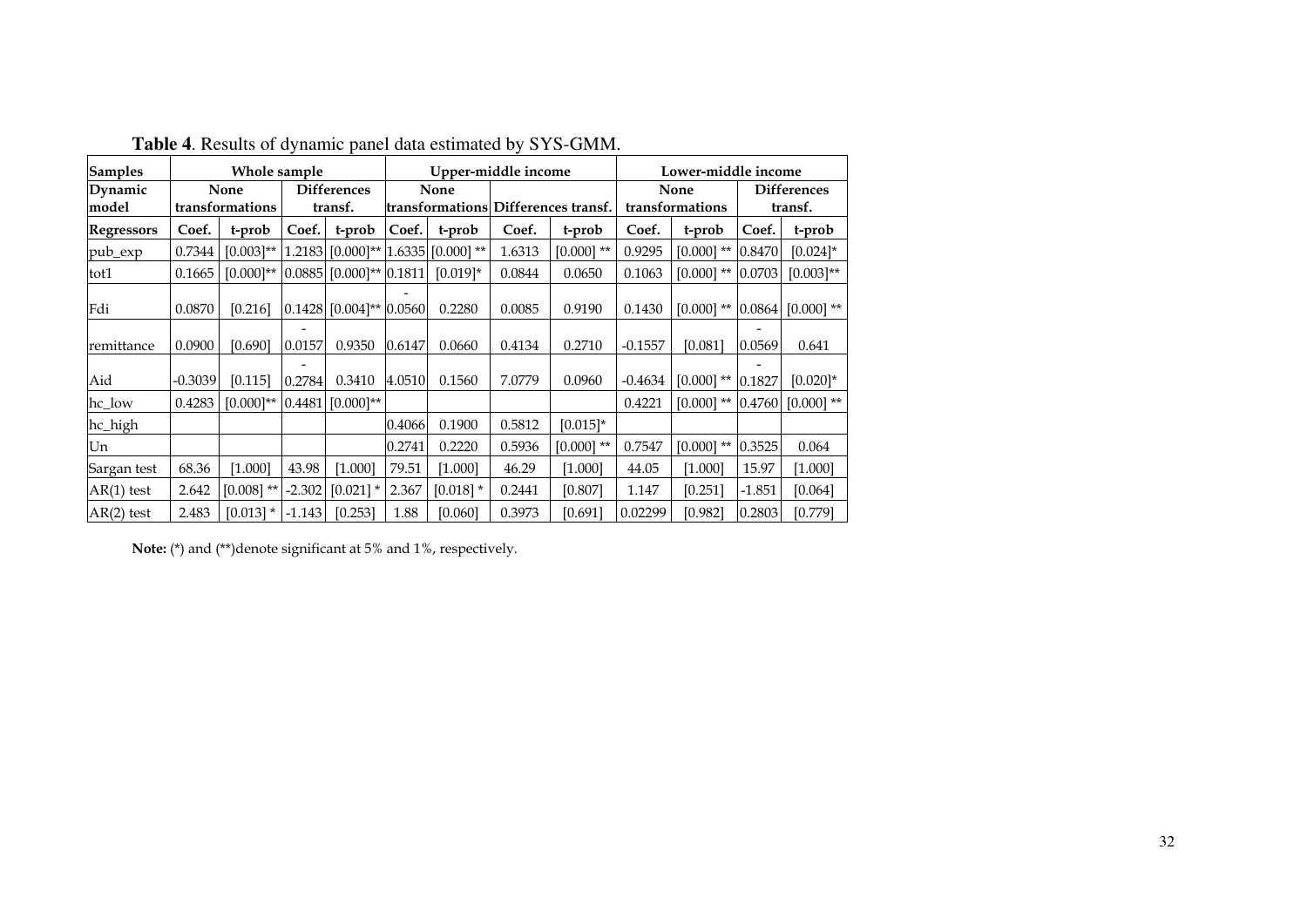| <b>Samples</b>   |           | Whole sample            |           |                               |           | Upper-middle income     |           |                               |                         | Lower-middle income |                               |                     |
|------------------|-----------|-------------------------|-----------|-------------------------------|-----------|-------------------------|-----------|-------------------------------|-------------------------|---------------------|-------------------------------|---------------------|
| Dynamic<br>model |           | None<br>transformations |           | <b>Differences</b><br>transf. |           | None<br>transformations |           | <b>Differences</b><br>transf. | None<br>transformations |                     | <b>Differences</b><br>transf. |                     |
| <b>Regressor</b> | Coef.     | t-prob                  | Coef.     | t-prob                        | Coef.     | t-prob                  | Coef.     | t-prob                        | Coef.                   | t-prob              | Coef.                         | t-prob              |
| $gini(-1)$       | 0.9095    | $[0.000]$ **            |           | $0.8080$ [ $0.000$ ] **       | 0.9771    | $[0.000]$ **            |           | $0.8989$ [0.000] **           | 0.7111                  | $[0.000]$ **        |                               | $0.6843$ [0.000] ** |
| pub_exp          | 0.1027    | 0.0800                  |           | $0.3067$ [0.000] **           | 0.1002    | 0.283                   | 0.2798    | $[0.037]$ *                   | 0.4267                  | $[0.000]$ **        | 0.4925                        | $[0.001]$ **        |
| tot1             | 0.0007    | 0.9380                  | 0.0007    | 0.9400                        | $-0.0120$ | 0.3150                  | -0.0096   | 0.4150                        | 0.0061                  | 0.689               | 0.0113                        | 0.541               |
| Fdi              | 0.0100    | 0.3940                  | 0.0130    | 0.3370                        | $-0.0058$ | 0.5370                  | $-0.0345$ | 0.3250                        | 0.0387                  | $[0.040]$ *         | 0.0356                        | 0.165               |
| remittanc        | $-0.0107$ | 0.6380                  | 0.0114    | 0.8610                        | $-0.0429$ | 0.5430                  | -0.0123   | 0.9280                        | $-0.1435$               | $[0.000]$ **        | $-0.1394$                     | $[0.012]$ *         |
| Aid              | $-0.0696$ | 0.0950                  | $-0.1488$ | $[0.040]$ *                   | 0.5540    | 0.2930                  | 1.2023    | 0.0950                        | $-0.1394$               | $[0.002]^{**}$      | $-0.1519$                     | 0.078               |
| hc_low           | 0.0557    | $[0.019]*$              | 0.1034    | $[0.001]$ **                  |           |                         |           |                               | 0.1435                  | $[0.000]$ **        |                               | $0.1495$ [0.000] ** |
| hc_high          |           |                         |           |                               | 0.0576    | 0.4930                  | 0.0980    | 0.5840                        |                         |                     |                               |                     |
| Un               |           |                         |           |                               | 0.0007    | 0.9910                  | 0.0827    | 0.1910                        | 0.1557                  | $[0.000]$ **        | 0.1400                        | $[0.030]$ *         |
| Sargan<br>test   | 138.1     | [0.930]                 | 185.6     | [0.119]                       | 108.9     | [1.000]                 | 134.1     | [0.952]                       | 41.96                   | [1.000]             | 83.58                         | [1.000]             |
| $AR(1)$ test     | $-1.169$  | [0.242]                 |           | $-2.843$ [0.004] **           | $-1.145$  | [0.252]                 | $-2.189$  | $[0.029]$ *                   | $-1.694$                | [0.090]             | $-1.674$                      | [0.094]             |
| $AR(2)$ test     | 0.2624    | [0.793]                 | 0.6785    | [0.497]                       | $-0.8665$ | [0.386]                 | 0.3905    | [0.696]                       | $-0.8597$               | [0.390]             | 0.3478                        | [0.728]             |

**Table 5**. Results of AR(1) dynamic panel data estimated by SYS-GMM.

**Note:** (\*) and (\*\*)denote significant at 5% and 1%, respectively.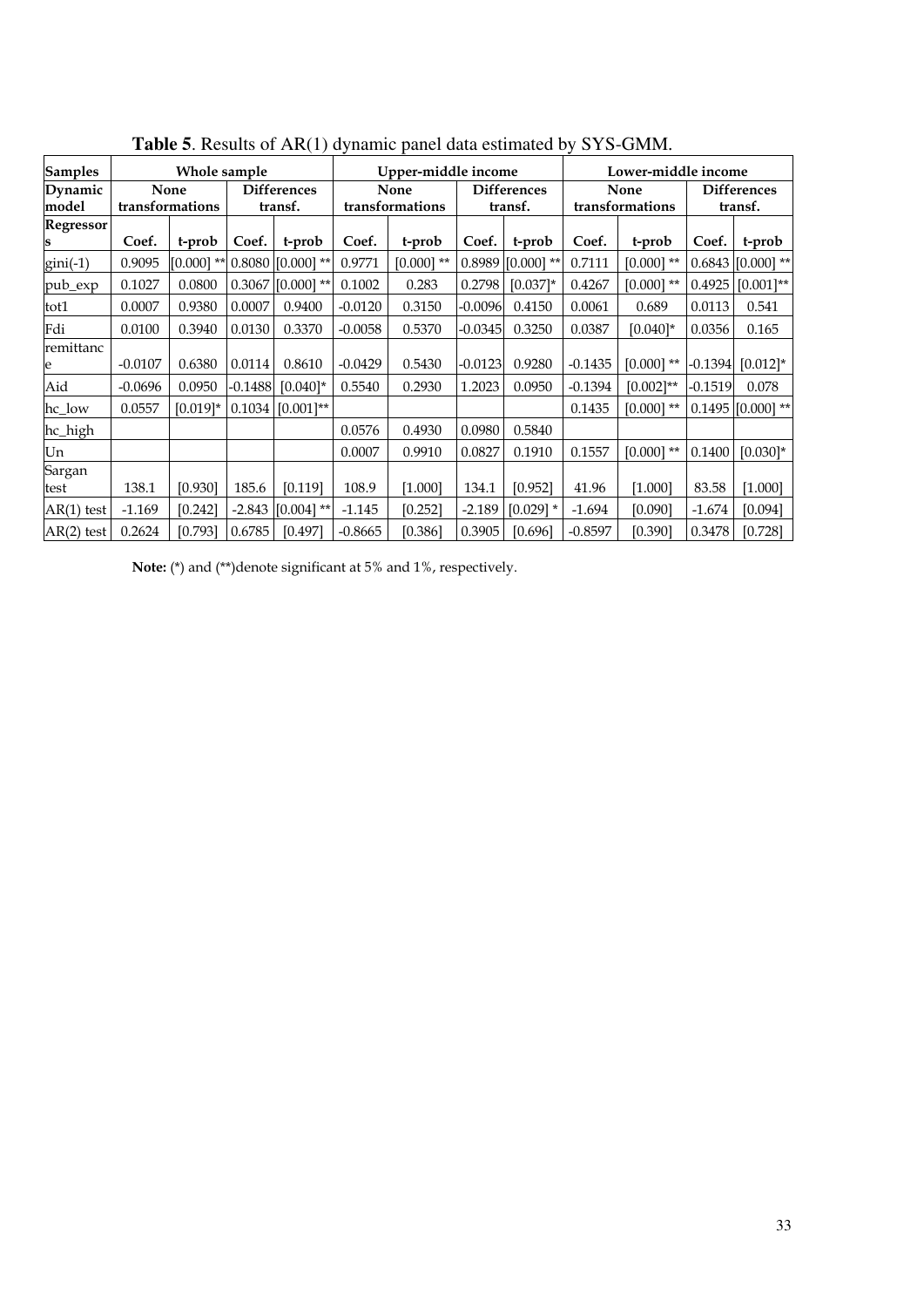| <b>Samples</b>    |           | Whole sample              |           | Upper-middle income Lower-middle income |               |               |  |
|-------------------|-----------|---------------------------|-----------|-----------------------------------------|---------------|---------------|--|
| <b>Regressors</b> | Coef.     | Coef.<br>t-prob<br>t-prob |           |                                         | Coef.         | t-prob        |  |
| pub_exp           | 0.3175    | $[0.026]$ *               | 0.3733    | $[0.002]$ **                            | 0.6372        | $[0.000]$ **  |  |
| tot1              | 0.0146    | $[0.027]$ *               | 0.0302    | $[0.006]$ **                            | 0.0543        | [0.062]       |  |
| fdi               | 0.0533    | $[0.031]$ *               | $-0.1041$ | $[0.026]$ *                             | 0.1059        | $[0.000]$ **  |  |
| remittance        | $-0.0380$ | [0.457]                   | $-0.0219$ | [0.481]                                 | $-0.0533$     | [0.151]       |  |
| aid               | $-0.0490$ | $[0.041]$ *               | 0.0811    | [0.131]                                 | $-0.2439$     | $[0.023]$ *   |  |
| cpi               |           |                           |           |                                         | $-0.0992$     | [0.517]       |  |
| hc_low            | 0.5702    | $[0.000]$ **              |           |                                         | 0.6001        | $[0.000]$ **  |  |
| hc_medium         | 0.4498    | [0.394]                   |           |                                         |               |               |  |
| hc_high           | 0.6756    | $[0.000]$ **              | 0.4372    | $[0.000]$ **                            | $-0.8933$     | $[0.000]$ **  |  |
| un                | 0.1063    | $[0.000]$ **              | 0.2817    | $[0.000]$ **                            | 0.2536        | $[0.036]$ *   |  |
| pseudo-R^2        |           | 98.85%                    |           | 98.53%                                  | 98.95%        |               |  |
| $AR(1)$ test      |           | 1.187 [0.235]             |           | 1.473 [0.141]                           | 1.621 [0.105] |               |  |
| $AR(2)$ test      |           | 1.116 [0.264]             |           | 1.184 [0.236]                           |               | 1.551 [0.121] |  |

**Table 6a**. Results of double censored dynamic panel data estimated by SML (parameters).

**Note:** (\*) and (\*\*)denote significant at 5% and 1%, respectively. Specifically, 2500 simulations have been performed and have discarded the first 500 to obtain a better convergence of the simulated process.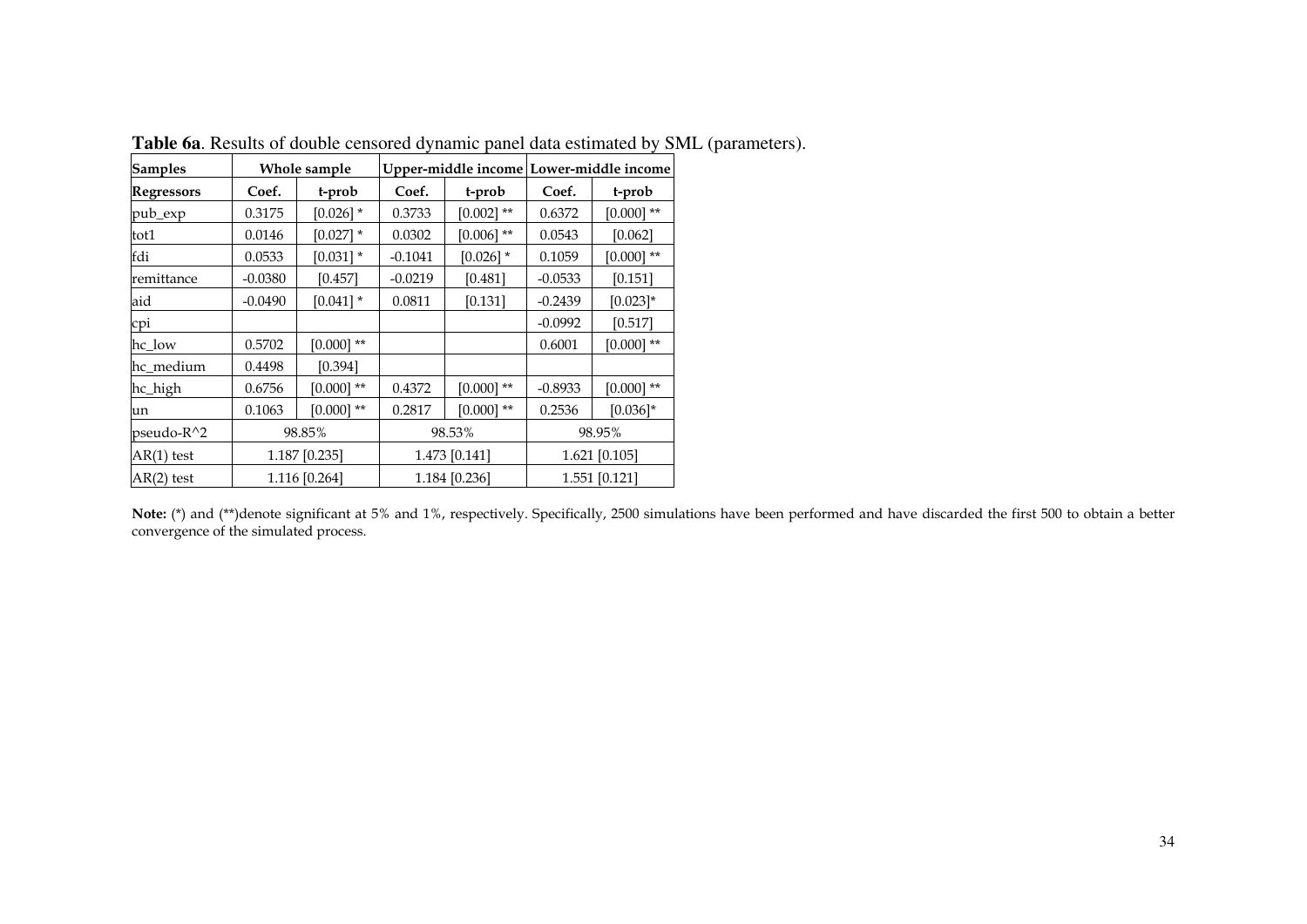| <b>Samples</b>     |        | Whole sample            |        |                                                              |     | Upper-middle income                                             |        |              | Lower-middle income |                           |        |                                         |
|--------------------|--------|-------------------------|--------|--------------------------------------------------------------|-----|-----------------------------------------------------------------|--------|--------------|---------------------|---------------------------|--------|-----------------------------------------|
| Countries          | Rho    | t-prob                  | Sigma  | t-prob                                                       | Rho | t-prob                                                          | Sigma  | t-prob       | Rho                 | t-prob Sigma              |        | t-prob                                  |
| Argentina          | 0.8245 | $[0.011]$ *             |        |                                                              |     | $\vert 1.5270 \vert$ [0.000] ** $\vert 0.7893 \vert$ [0.000] ** | 1.6642 | $[0.000]$ ** |                     |                           |        |                                         |
| Bolivia            | 0.6846 | $[0.041]$ *             |        | $1.7140$ [0.000] **                                          |     |                                                                 |        |              |                     |                           |        | $0.7165$ [0.043]* $ 1.6772 $ [0.000] ** |
| <b>Brazil</b>      | 0.9748 | $[0.000]$ ** 1.1237     |        |                                                              |     | $[0.004]$ ** $[0.9636]$ $[0.000]$ **                            | 1.2033 | $[0.000]$ ** |                     |                           |        |                                         |
| Chile              | 0.9814 |                         |        | $[0.000]$ ** $ 1.1343 $ $[0.002]$ ** $ 0.9833 $              |     | $[0.000]$ **                                                    | 1.5680 | $[0.000]$ ** |                     |                           |        |                                         |
| Colombia           | 0.9246 |                         |        | $[0.000]$ ** $ 1.2543 $ $[0.006]$ ** $ 0.9464 $ $[0.000]$ ** |     |                                                                 | 1.4739 | $[0.000]$ ** |                     |                           |        |                                         |
| Costa Rica         | 0.7059 |                         |        | $[0.008]$ ** $[1.2779]$ $[0.003]$ ** $[0.7234]$              |     | $[0.048]$ *                                                     | 1.5409 | $[0.000]$ ** |                     |                           |        |                                         |
| Dominican Republic | 0.4665 | [0.465]                 | 1.4296 | $[0.000]$ ** 0.6613                                          |     | [0.548]                                                         | 1.2938 | $[0.000]$ ** |                     |                           |        |                                         |
| Ecuador            | 0.9449 | $[0.000]$ ** $ 1.3989 $ |        | $[0.000]$ **                                                 |     |                                                                 |        |              |                     | $0.9007$ [0.009]** 1.4204 |        | $[0.000]$ **                            |
| El Salvador        | 0.8677 | $[0.024]$ *             | 1.1975 |                                                              |     | $[0.000]$ ** $[0.7960]$ $[0.000]$ **                            | 1.2578 | $[0.000]$ ** |                     |                           |        |                                         |
| Guatemala          | 0.6408 | [0.213]                 | 1.4115 | $[0.000]$ **                                                 |     |                                                                 |        |              | 0.4636              | [0.339]                   | 0.9112 | $[0.001]$ **                            |
| Honduras           | 0.2590 | $[0.472]$               | 1.3933 | $[0.000]$ **                                                 |     |                                                                 |        |              | 0.2471              |                           |        | $[0.657]$ $[1.0360]$ $[0.000]$ **       |
| Mexico             | 0.9443 |                         |        | $[0.000]$ ** $[1.1333]$ $[0.000]$ ** $[0.9588]$ $[0.000]$ ** |     |                                                                 | 1.1575 | $[0.000]$ ** |                     |                           |        |                                         |
| Nicaragua          | 0.8623 |                         |        | $[0.004]$ ** $[1.2338]$ $[0.002]$ **                         |     |                                                                 |        |              |                     | $0.8718$ [0.032] * 1.2360 |        | $[0.000]$ **                            |
| Panama             | 0.8752 | [0.061]                 | 1.4277 | $[0.000]$ ** 0.7267                                          |     | [0.096]                                                         | 1.0960 | $[0.000]$ ** |                     |                           |        |                                         |
| Paraguay           | 0.8294 | [0.173]                 | 1.1691 | $[0.000]$ **                                                 |     |                                                                 |        |              | 0.8895              | $[0.221]$   1.3476        |        | $[0.002]$ **                            |
| Peru               | 0.5765 | [0.328]                 | 1.9449 | $[0.000]$ ** 0.5367                                          |     | [0.461]                                                         | 1.8847 | $[0.000]$ ** |                     |                           |        |                                         |
| Uruguay            | 0.7642 | $[0.026]$ *             | 1.1547 | $[0.000]$ ** $ 0.7742 $                                      |     | $[0.000]$ **                                                    | 1.3118 | $[0.000]$ ** |                     |                           |        |                                         |
| Venezuela          | 0.6833 | $[0.045]$ *             |        | $\vert 1.4645 \vert$ [0.000] ** $\vert 0.6681 \vert$         |     | $[0.036]$ *                                                     | 1.7853 | $[0.000]$ ** |                     |                           |        |                                         |

**Table 6b**. Results of double censored dynamic panel data estimated by SML (persistence: rho, heterogeneity: sigma).

**Note:** (\*) and (\*\*) denote significant at 5% and 1%, respectively.

**T**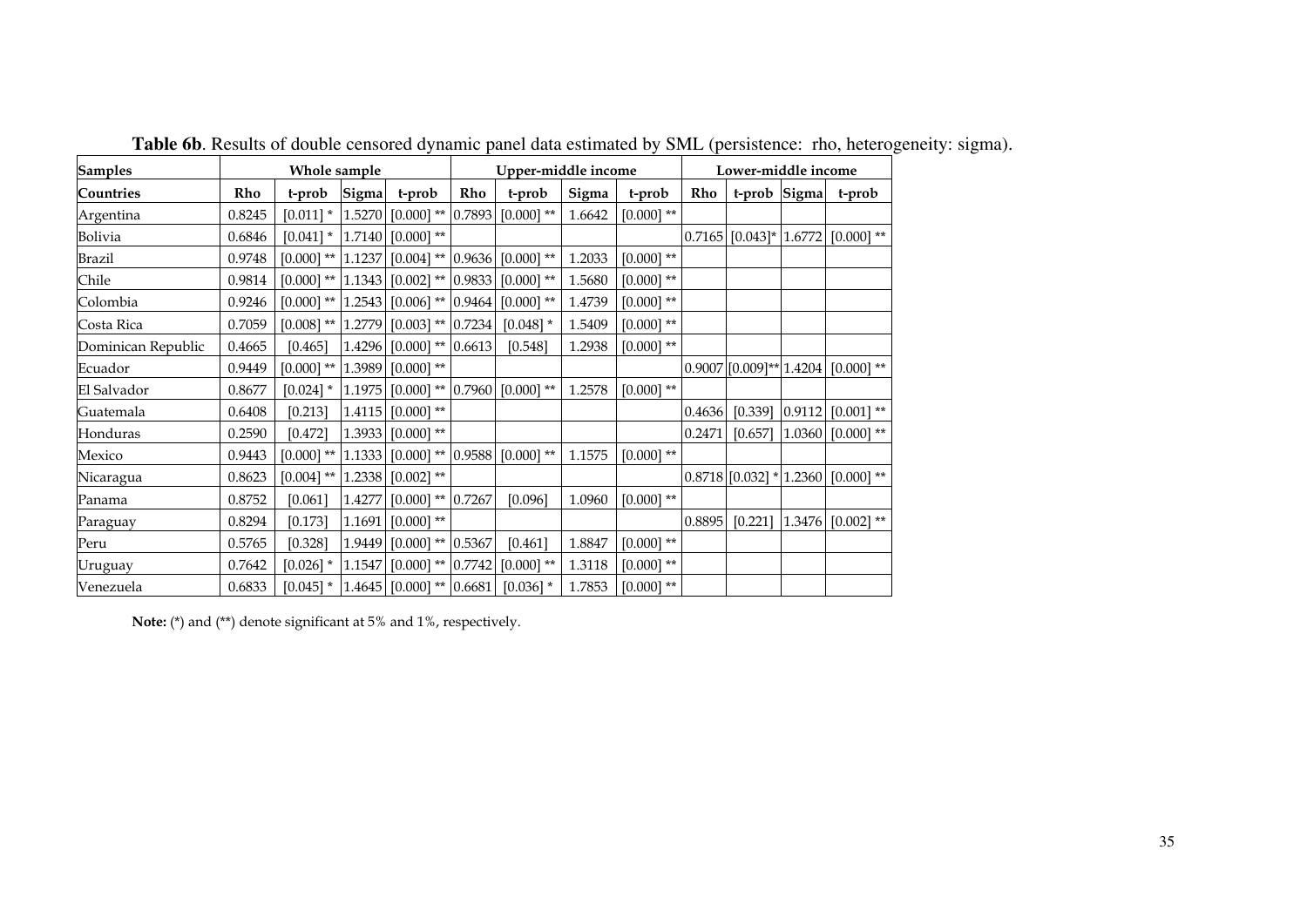| <b>Samples</b>    |           | Whole sample   |           | Upper-middle income | Lower-middle income |                |  |
|-------------------|-----------|----------------|-----------|---------------------|---------------------|----------------|--|
| <b>Regressors</b> | Coef.     | t-prob         | Coef.     | t-prob              | Coef.               | t-prob         |  |
| SOC_tot           |           |                | 0.0107    | [0.343]             | 0.0002              | [0.988]        |  |
| SOC_edu           | $-0.0137$ | $[0.031]$ *    |           |                     |                     |                |  |
| Tot1              | $-0.0343$ | $[0.015]$ *    |           |                     |                     |                |  |
| Fdi               | 0.0085    | $[0.022]$ *    | 0.0084    | $[0.031]$ *         | 0.0052              | [0.738]        |  |
| remittance        | $-0.0003$ | [0.808]        | $-0.0009$ | [0.455]             | 0.0032              | [0.427]        |  |
| AIDpc             | 0.0001    | [0.722]        | 0.0003    | [0.921]             | $-0.0126$           | $[0.042]$ *    |  |
| Un                | 0.0214    | $[0.004]^{**}$ |           |                     | 0.0273              | $[0.005]^{**}$ |  |
| hc_medium         | $-0.1559$ | $[0.001]**$    | $-0.1855$ | $[0.004]*$          |                     |                |  |
| hc_high           | 0.0638    | $[0.002]^{**}$ | 0.0967    | $[0.000]$ **        |                     |                |  |
| Agr               |           |                |           |                     | $-0.0368$           | [0.071]        |  |
| Ind               |           |                | $-0.0383$ | $[0.011]$ *         |                     |                |  |
| $R^{\wedge}2$     | 10.93%    |                | 12.30%    |                     | 15.49%              |                |  |
| $AR(1)$ test      | $-1.767$  | [0.077]        | $-0.8197$ | $[0.412]$           | $-1.729$            | [0.084]        |  |
| $AR(2)$ test      | $-1.068$  | [0.285]        | $-0.0592$ | [0.953]             | $-1.44$             | [0.150]        |  |

**Table 7**. Results of relative variations static panel data estimated by GLS withinbetween.

**Note:** (\*) and (\*\*) denote significant at 5% and 1%, respectively.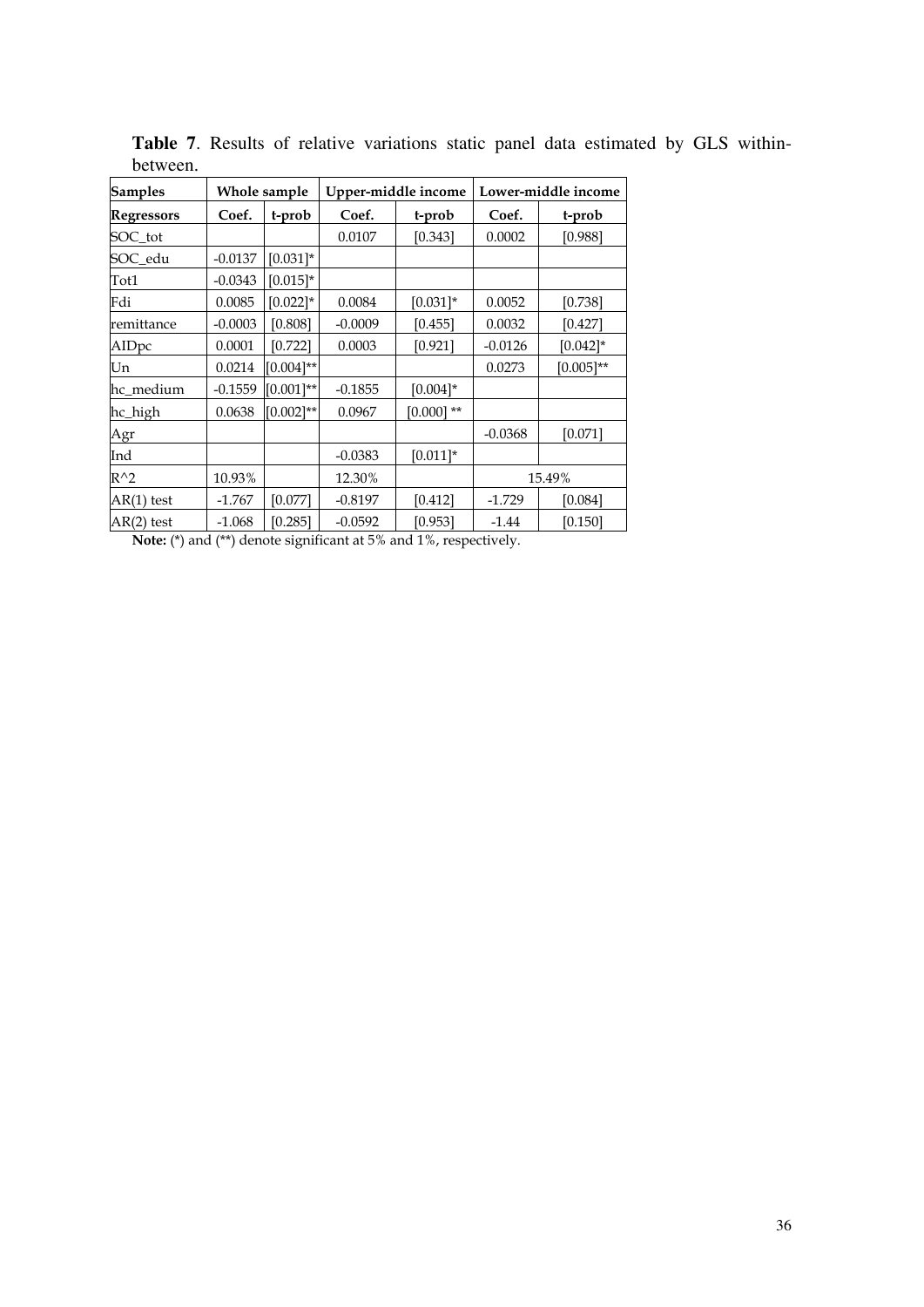#### APPENDIX A. LIST OF VARIABLES AND SOURCES

Dependent variable:

**Gini**= Gini index on income, calculated on a mixture of net income and gross income concept (see IDLA Appendix 2 for details).

Domestic redistributive and productive indicators (Xt):

**Pub\_exp**= general government final consumption expenditure (% of GDP) (WDI)

**SOC** tot=Social public expenditure as percentage of GDP (CEPALSTAT)

**Tax**= Tax revenue (including social contributions) as % of GDP (CEPALSTAT)

**Agr**= Agriculture Value Added (as a % of GDP) (WDI)

**Ind**= Industry Value Added (as a % of GDP) (WDI)

**Cpi**= inflation measured by the average consumer price. Data for inflation are averages for the year, not end-of-period data. The index is based on annual percent change (WEO)

Labour institutions and human capital (Yt):

**Hc\_low**=share of adults aged 25-65 with 0 to 8 years of formal education (SEDLAC)

**Hc** medium=share of adults aged 25-65 with 9-13 years of formal education (SEDLAC)

**Hc\_high**=share of adults aged 25-65 with more than 13 years of formal education (SEDLAC)

**Un**=Unemployment, total (% of total labour force) (WDI)

**Mw=index** of nominal minimum wages deflated by countries' CPI (2000=100). The indicator corresponds to the minimum wages for the formal sector (CEPALSTAT)

External redistributive flows (Zt):

**Tot1**=international terms of trade, fob (2000=100) (CEPALSTAT)